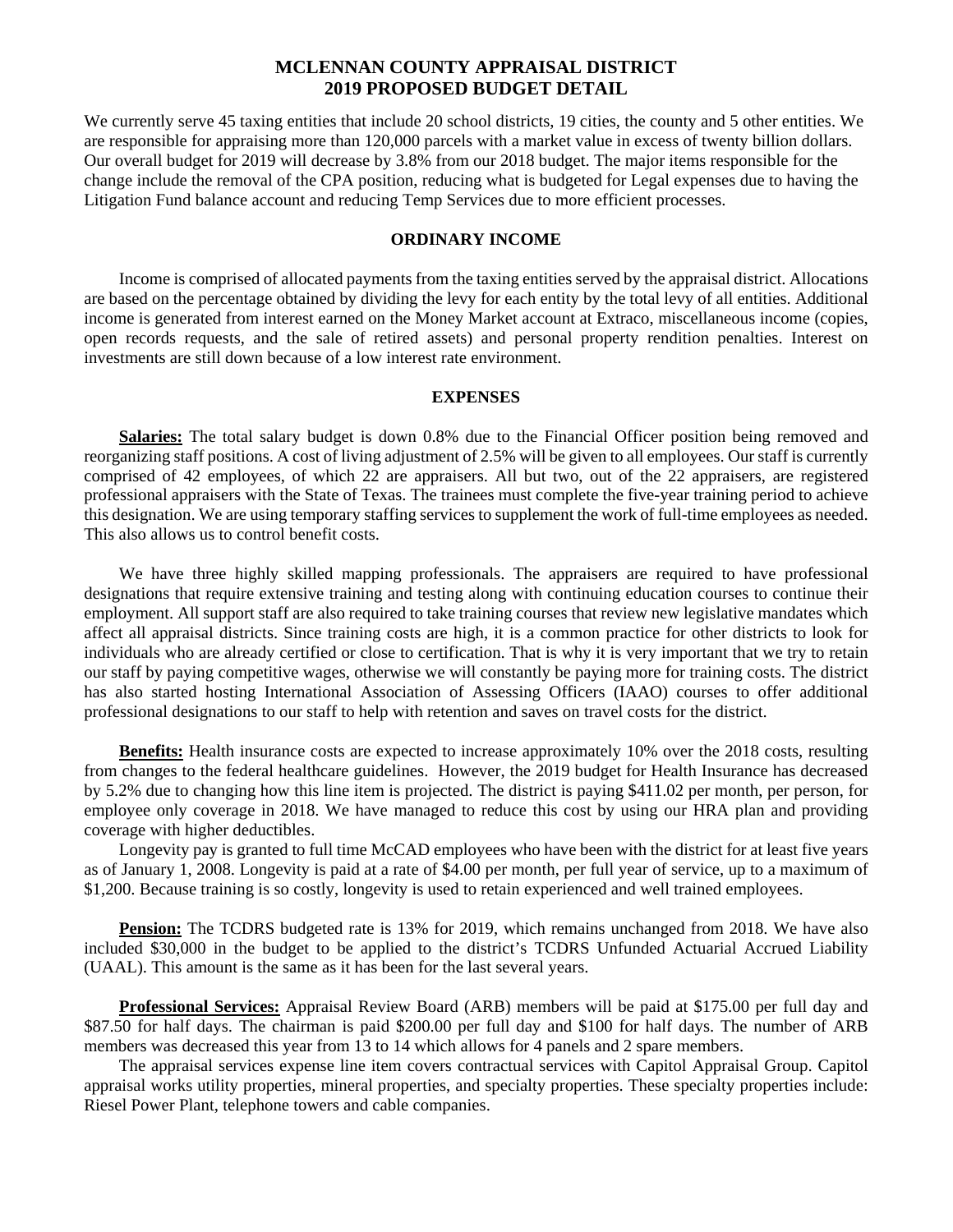Legal fees are budgeted for the services of Mr. Robert Meyers and fees associated with miscellaneous litigation. Growing litigation expenses are responsible for the decreased refunds to the entities in past years. We are lowering the 2019 Budget for legal fees as we now have the Litigation Fund, should expenses exceed the budget.

Temp services have also decreased due to revamping the protest process in order to be more efficient and less time consuming. We no longer need as many temps during ARB.

2019 is the last year of payments for the Homestead Audit service which has generated an additional \$584,000 in taxes and interest to date. The program is expected to return 4 times the cost at completion, and we intend to continue this program on five year rotation.

**Office Operating Expenses:** Office supplies have increased in cost over the last few years and the district has increased its use of state purchasing contracts. Printing expenses including costs for processing Notices of Appraised Value, personal property renditions, and personal property penalty letters have also increased. Additional postage costs are due to increased requirements to notify taxpayers of changes and increases in the amount of certified mail. Insurance expenses cover general liability, property (real and contents), electronic data processing, accounts receivable/valuable papers, commercial crime, umbrella liability, and employee/public officials liability.

**Maintenance Expenses:** The software maintenance budget includes maintenance expenses for the computer assisted mass appraisal software used for valuing properties, as well as, software for GIS mapping, and deed information. These items increase approximately 2%-3% each year. Since replacing our old elevator, we have been able to reduce our overall building maintenance costs.

#### **CAPITAL OUTLAY**

We will be flying each school district according to our future reappraisal plans. Continuing with "Change Finder" options to our aerial flights, we will be able to work more efficiently and also meet legislation mandates for inspecting properties once every three years. It also allows us to pick up new improvements that did not have building permits issued on them. The cost for aerials will be minimal when compared to the value added by picking up these new improvements. In addition to aerial imagery, the district has begun to utilize a street view photography vendor that provides high resolution images of improved properties. The vendor will be able to provide photographs faster and cheaper than the district can, while leaving the appraisers to focus on accurate evaluations. We replaced our servers in 2015 and expect them to remain in service until 2021. Desktop computers were replaced in 2012 and 2013, and we plan to replace half of them in 2019 and the other half in 2020, should the board approve the purchases. A third of the desktops could be purchased with the funds leftover from the new telephone system purchase at the end of the 2018 FY.

#### **DEBT SERVICE EXPENSE**

These budgeted expenses cover twelve months of mortgage payments in 2018. We refinanced the building with Capital One in 2016, lowering our interest rate from 5.84545% to 4.5%. This will save the entities over \$100,000 in additional interest over the life of the loan.

### **CONTINGENCY FUND**

The contingency fund remains at \$100,000, as we have designated excess funds for contingency items. There is no pending litigation against the District other than valuation related cases. Additionally, the board has implemented policies to ensure that sufficient capital reserves are in place to maintain a positive fund balance, now and in the future, as well as having developed a long term budget.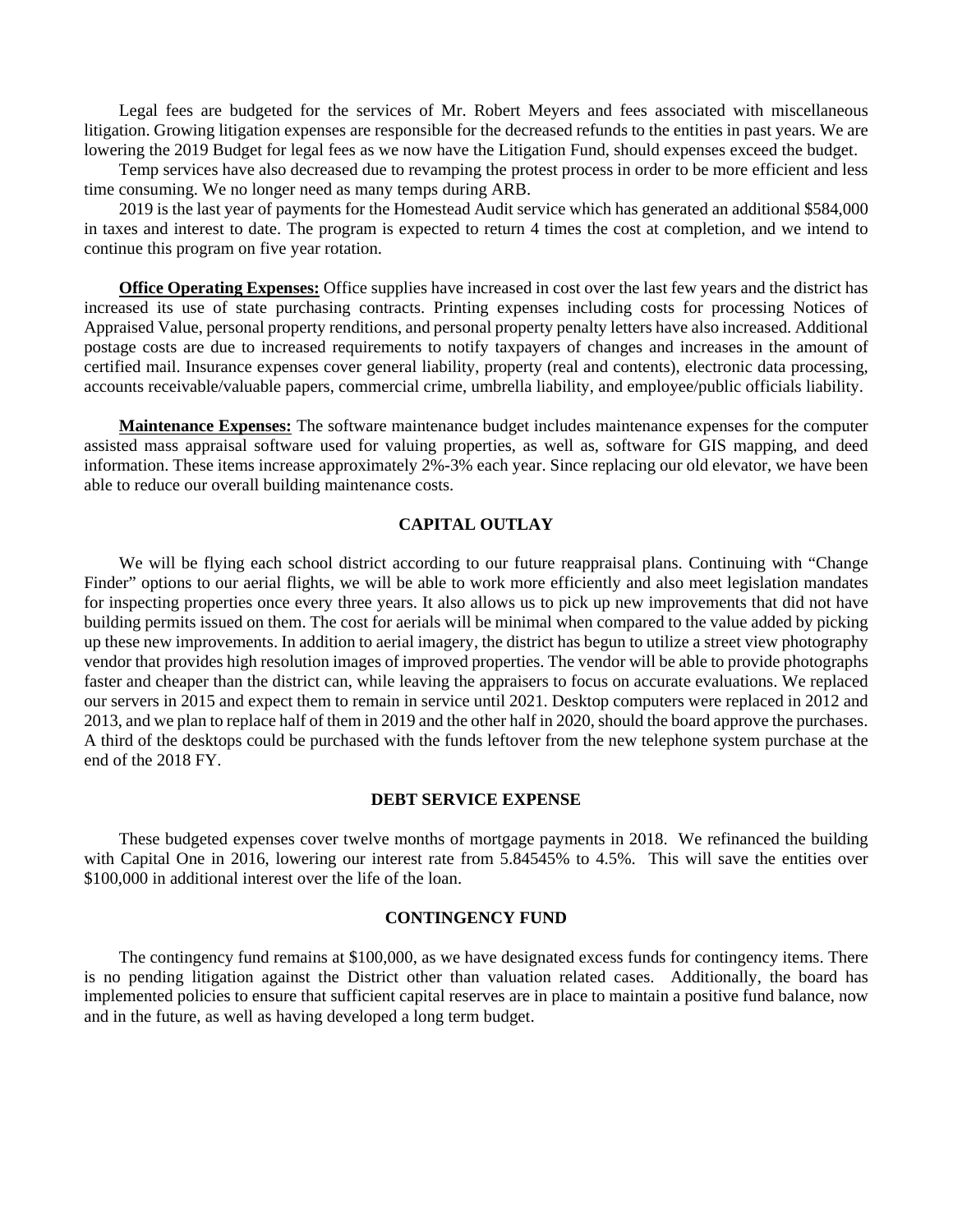#### **MCLENNAN COUNTY APPRAISAL DISTRICT 2019 PRELIMINARY ANNUAL BUDGET**

|      |                                                                                                                          | 2018<br><b>BUDGET</b>                    | <b>ACCOUNT</b><br><b>TOTAL</b> | 2019                                     | <b>ACCOUNT</b><br><b>TOTAL</b> | \$ CHANGE                                      |
|------|--------------------------------------------------------------------------------------------------------------------------|------------------------------------------|--------------------------------|------------------------------------------|--------------------------------|------------------------------------------------|
| 5000 | <b>SALARIES</b><br>5001 ADMINISTRATION<br>5002 APPRAISAL<br>5003 MAPPING<br>5004 CLERICAL<br>5008 AUTO & PHONE ALLOWANCE | 358,509<br>963,048<br>160,413<br>444,850 |                                | 293,475<br>953,020<br>267,585<br>396,102 |                                | (65, 034)<br>(10, 028)<br>107,173<br>(48, 748) |
|      | <b>TOTAL SALARIES</b>                                                                                                    | 137,020                                  | 2,063,840                      | 137,020                                  | 2,047,202<br>$-0.81%$          | 0                                              |
| 5100 | <b>BENEFITS</b><br>5105 FICA TAX EXPENSE                                                                                 | 158,425                                  |                                | 153,900                                  |                                | (4, 525)                                       |
|      | 5110 HEALTH INSURANCE<br>5110-1 PB&H DEDUCTIBLE (HRA)                                                                    | 234,000<br>34,000                        |                                | 227,900<br>33,700                        |                                | (6, 100)<br>(300)                              |
|      | 5113 DISABILITY<br>5115 LIFE INSURANCE                                                                                   | 6,000<br>8,850                           |                                | 6,100<br>8,600                           |                                | 100<br>(250)                                   |
|      | 5120 LONGEVITY<br>5125 PENSION                                                                                           | 14,832<br>269,944                        |                                | 13,500<br>262,200                        |                                | (1, 332)<br>(7, 744)                           |
|      | 5126 PENSION UAAL<br>5130 UNEMPLOYMENT COMPENSATION                                                                      | 30,000                                   |                                | 30,100                                   |                                | 100                                            |
|      | 5135 WORKMANS COMPENSATION                                                                                               | 9,200<br>16,800                          |                                | 9,200<br>16,500                          |                                | 0<br>(300)                                     |
|      | <b>TOTAL BENEFITS</b>                                                                                                    |                                          | 782,051                        |                                          | 761,700<br>$-2.60%$            |                                                |
| 5200 | <b>PROFESSIONAL SERVICES</b><br>5201 APPRAISAL REVIEW BOARD                                                              | 80,000                                   |                                | 80,000                                   |                                | 0                                              |
|      | 5205 APPRAISAL SERVICES<br>5210 AUDIT                                                                                    | 30,000<br>6,500                          |                                | 30,000<br>6,500                          |                                | 0<br>0                                         |
|      | 5215 BOARD OF DIRECTORS<br>5217 COBRA                                                                                    | 1,200<br>0                               |                                | 1,200<br>0                               |                                | $\mathbf 0$<br>$\mathbf 0$                     |
|      | 5218 COMPUTER SERVICES<br>5220 CONSULTING SERVICES                                                                       | 10,000<br>0                              |                                | 20,000<br>0                              |                                | 10,000                                         |
|      | 5220-1<br><b>ACCOUNTING</b>                                                                                              | 0                                        |                                | 11,700                                   |                                | 11,700                                         |
|      | 5220-2<br>MISC CONSULTING<br>5220-3<br><b>TXMASS</b>                                                                     | 0<br>0                                   |                                | 0<br>0                                   |                                | 0<br>$\bf{0}$                                  |
|      | 5220-5<br><b>HOMESTEAD AUDIT</b><br>5222 LAWN SERVICE                                                                    | 110,600<br>3,000                         |                                | 110,600<br>3,000                         |                                | 0                                              |
|      | 5225 JANITORIAL SERVICES<br>5229 ARBITRATION                                                                             | 22,000<br>3,000                          |                                | 20,000<br>5,000                          |                                | (2,000)<br>2,000                               |
|      | 5230 LEGAL SERVICES                                                                                                      | 0                                        |                                | 0                                        |                                |                                                |
|      | 5230-1<br><b>RETAINER</b><br>5230-2<br><b>COURT COST</b>                                                                 | 24,000<br>450,000                        |                                | 24,000<br>300,000                        |                                | 0<br>(150,000)                                 |
|      | 5230-3<br>MISC LEGAL SERVICES<br>5230-4<br>ARB Legal Counsel                                                             | 20,000<br>5,000                          |                                | 20,000<br>5,000                          |                                | 0<br>0                                         |
|      | 5233 MOVING SERVICE<br>5234 PAYROLL SERVICE FEE                                                                          | 0<br>4,869                               |                                | 0<br>4,869                               |                                | 0<br>0                                         |
|      | 5235 PERSONAL PROPERTY LISTS<br>5239 SHREDDING SERVICE                                                                   | 2,500<br>500                             |                                | 2,800<br>500                             |                                | 300<br>0                                       |
|      | 5240 TEMP SERVICES                                                                                                       | 75.000                                   |                                | 60,000                                   |                                | (15,000)                                       |
|      | <b>TOTAL PROFESSIONAL SERVICES</b>                                                                                       |                                          | 848.169                        |                                          | 705,169<br>$-16.86%$           |                                                |
| 5300 | <b>OFFICE OPERATING EXPENSES</b><br>5301 DUES AND MEMBERSHIPS                                                            | 6,000                                    |                                | 6,000                                    |                                | 0                                              |
|      | 5305 FORMS AND PRINTING<br>5305-1 NOTICES                                                                                | 0<br>24,200                              |                                | 0<br>28,000                              |                                | 3,800                                          |
|      | <b>RENDITIONS</b><br>5305-2<br>5305-3<br>MISC                                                                            | 8,250<br>4,400                           |                                | 7,500<br>5,000                           |                                | (750)<br>600                                   |
|      | 5310 INSURANCE<br>5315 LEGAL PUBLICATIONS                                                                                | 7,300<br>6,000                           |                                | 7,700<br>8,000                           |                                | 400<br>2,000                                   |
|      | 5317 MILEAGE REIMBURSEMENT                                                                                               | 1,000                                    |                                | 1,000                                    |                                | 0                                              |
|      | 5320 OFFICE EQUIPMENT RENTAL<br>5320-1<br>POSTAGE MACHINE                                                                | 0<br>6,700                               |                                | 0<br>5,000                               |                                | (1,700)                                        |
|      | 5320-2<br><b>COPIERS</b><br>5330 POSTAGE AND FREIGHT                                                                     | 12,000<br>0                              |                                | 10,000<br>0                              |                                | (2,000)                                        |
|      | 5330-1<br><b>POSTAGE</b><br>5330-2<br><b>FREIGHT</b>                                                                     | 94,500<br>900                            |                                | 95,000<br>1,500                          |                                | 500<br>600                                     |
|      | 5335 SMALL EQUIPMENT AND FURNITURE                                                                                       | 2,000                                    |                                | 2,000                                    |                                | 0                                              |
|      | 5336 SMALL SOFTWARE<br>5340 SUBSCRIPTIONS AND BOOKS                                                                      | 3,000<br>20,000                          |                                | 3,000<br>20,000                          |                                | 0<br>0                                         |
|      | 5345 SUPPLIES<br><b>OFFICE SUPPLIES</b><br>5345-1                                                                        | 0<br>24,000                              |                                | 0<br>24,000                              |                                | 0                                              |
|      | 5350 TRAINING AND EDUCATION                                                                                              | 17,000                                   |                                | 17,000                                   |                                | 0                                              |
|      | 5355 TRAVEL<br>5360 UTILITIES                                                                                            | 15,000<br>0                              |                                | 15,000<br>0                              |                                | 0                                              |
|      | 5360-1<br>PHONE AND INTERNET<br>5360-2<br><b>ELECTRIC</b>                                                                | 20,000<br>27,000                         |                                | 14,000<br>23,000                         |                                | (6,000)<br>(4,000)                             |
|      | 5360-4<br>WATER AND SEWER<br>5365 MISC EXPENSE                                                                           | 4,800<br>1,351                           |                                | 4,000<br>1,000                           |                                | (800)<br>(351)                                 |
|      | <b>TOTAL OFFICE OPERATING EXPENSES</b>                                                                                   |                                          | 305,401                        |                                          | 297,700<br>$-2.52%$            |                                                |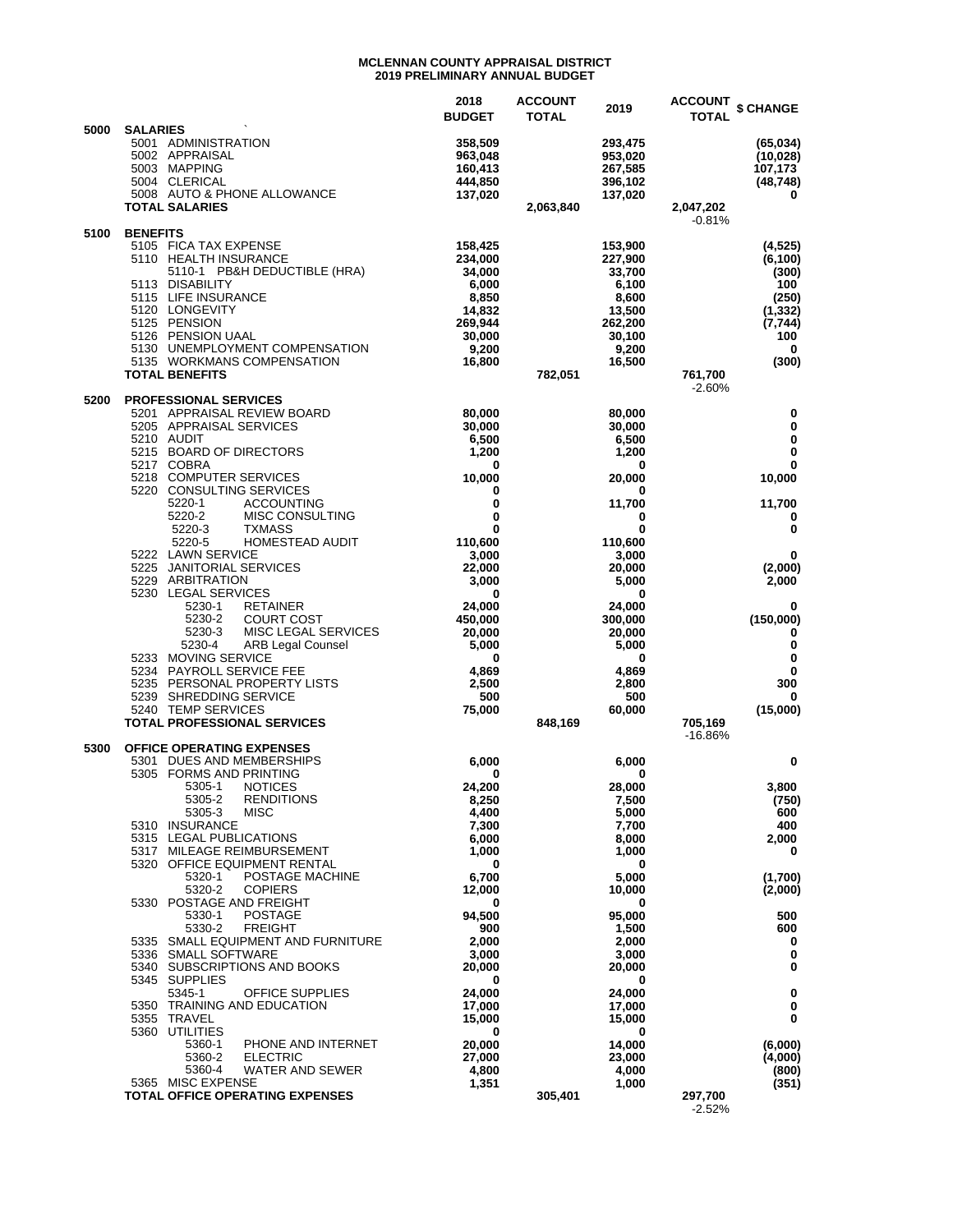| 5400 | <b>MAINTENANCE EXPENSES</b><br><b>BUILDING</b><br>5401<br>5402 ELEVATOR<br>5405 COMPUTER EQUIPMENT-HARDWARE<br>5410 SMALL EQUIPMENT AND FUNITURE<br>5415 SOFTWARE MAINTENANCE<br>5415-1<br><b>TRUE AUTOMATION</b><br>5415-5<br>SOFTWARE SERVICE<br>5415-6<br><b>ESRI</b><br>5415-7<br><b>EMAIL LICENSE</b><br>5420 TELEPHONE MAINTENANCE<br><b>TOTAL MAINTENANCE EXPENSES</b> | 10,000<br>5,000<br>6,000<br>3,000<br>0<br>104,421<br>6,000<br>10,000<br>0<br>1,800 | 146,221                          | 10,000<br>5,000<br>6,000<br>3,000<br>0<br>129,000<br>6,000<br>10,000<br>0<br>0 | 169,000<br>15.58%                | 0<br>$\mathbf 0$<br>$\bf{0}$<br>$\bf{0}$<br>$\mathbf 0$<br>24,579<br>0<br>$\mathbf 0$<br>$\bf{0}$<br>(1,800) |
|------|-------------------------------------------------------------------------------------------------------------------------------------------------------------------------------------------------------------------------------------------------------------------------------------------------------------------------------------------------------------------------------|------------------------------------------------------------------------------------|----------------------------------|--------------------------------------------------------------------------------|----------------------------------|--------------------------------------------------------------------------------------------------------------|
| 5500 | <b>CAPITAL OUTLAY</b><br>5501<br><b>BUILDING IMPROVEMENTS</b><br>5502 SMALL EQUIPMENT<br>5505 LARGE EQUIPMENT<br>5510 LARGE FURNITURE<br>5515 SOFTWARE<br>5525 AERIAL PHOTOGRAPHY<br><b>TOTAL CAPITAL OUTLAY</b>                                                                                                                                                              | 5,000<br>5,000<br>60,000<br>1,000<br>0<br>196,000                                  | 267,000                          | 5,000<br>5,000<br>50,000<br>1,000<br>0<br>196,000                              | 257,000<br>$-3.75%$              | 0<br>0<br>(10,000)<br>$\mathbf 0$<br>0<br>0                                                                  |
| 5600 | <b>DEBT SERVICE EXPENSE</b><br>DEBT SERVICE INTEREST--BUILDING<br>5601<br>5602 DEBT SERVICE INTEREST--EQUIPMENT<br>5603 DEBT SERVICE INTEREST--MAPPING<br>5605 DEBT SERVICE PRINCIPLE--BUILDING<br>5606 DEBT SERVICE PRINCIPLE--EQUIPMENT<br>5607 DEBT SERVICE PRINCIPLE--MAPPING<br><b>TOTAL DEBT SERVICE EXPENSE</b>                                                        | 50,256<br>77,356                                                                   | 127,612                          | 46,736<br>80,876                                                               | 127,611<br>$0.00\%$              | (3, 520)<br>0<br>$\mathbf 0$<br>3,520<br>0<br>$\mathbf 0$                                                    |
| 6000 | <b>CONTINGENCY FUND</b><br>6001 BUILDING FUND<br>6005 EQUIPMENT FUND<br>6010 GENERAL CONTINGENCY FUND<br><b>TOTAL CONTINGENCY FUND</b>                                                                                                                                                                                                                                        | 100,000                                                                            | 100,000                          | 100,000                                                                        | 100,000<br>$0.00\%$              | 0<br>$\mathbf 0$<br>0                                                                                        |
|      | <b>TOTAL OPERATING BUDGET</b>                                                                                                                                                                                                                                                                                                                                                 |                                                                                    | 4.640.293                        |                                                                                | 4,465,382<br>-3.77%              |                                                                                                              |
|      | <b>LESS BUDGETED GENERAL INCOME</b><br>4033 INTEREST ON INVESTMENTS<br>4040 MISCELLANEOUS REVENUE<br>4045 BPP RENDITION PENALTY REVENUE<br><b>TOTAL GENERAL INCOME</b>                                                                                                                                                                                                        |                                                                                    | 150<br>4.000<br>10,000<br>14,150 |                                                                                | 150<br>4.000<br>10,000<br>14,150 |                                                                                                              |
|      | <b>LESS FUND BALANCE CREDIT TO ENTITIES</b>                                                                                                                                                                                                                                                                                                                                   |                                                                                    | 0                                |                                                                                | $\mathbf 0$                      |                                                                                                              |
|      | <b>TOTAL ENTITY SUPPORT</b>                                                                                                                                                                                                                                                                                                                                                   |                                                                                    | \$4,626,143                      |                                                                                | \$4,451,232<br>$-3.78%$          |                                                                                                              |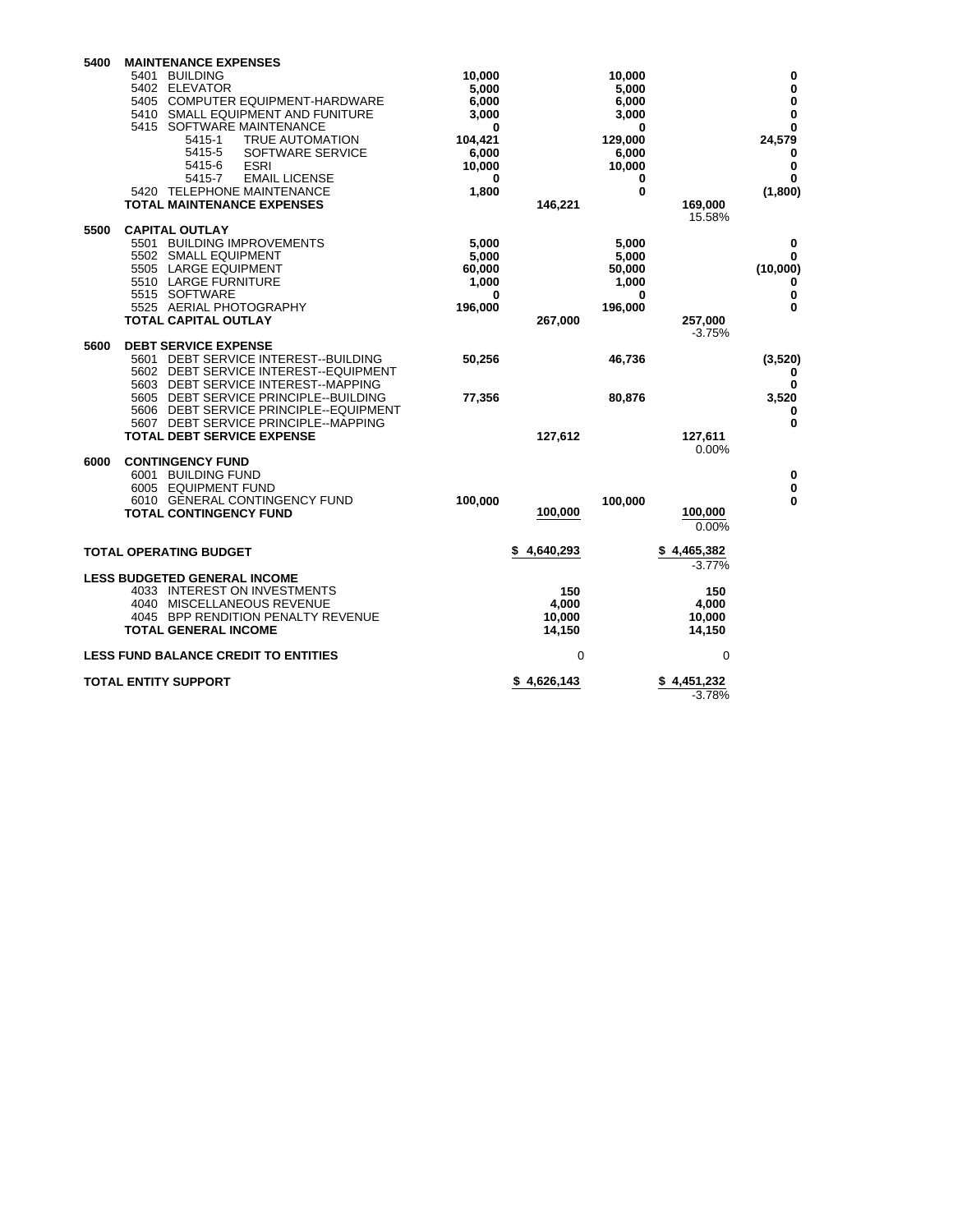## **MCLENNAN COUNTY APPRAISAL DISTRICT YEARLY BUDGET COMPARISON**

| <b>YEAR</b>                                                                                               | 2013       | 2014        | 2015      | 2016      | 2017      | 2018      | 2019      |  |  |  |  |
|-----------------------------------------------------------------------------------------------------------|------------|-------------|-----------|-----------|-----------|-----------|-----------|--|--|--|--|
| <b>TOTAL BUDGET AMOUNT</b>                                                                                | 3,846,659  | 3,792,019   | 4,514,164 | 3,931,923 | 4,015,115 | 4,640,293 | 4,465,382 |  |  |  |  |
| % BUDGET INCREASE                                                                                         | 3.22%      | $-1.42%$    | 19.04%    | $-12.90%$ | 2.12%     | 15.57%    | $-3.77%$  |  |  |  |  |
| <b>ENTITY CONTRIBUTION</b>                                                                                | 3,377,201  | 3,616,635   | 4,498,164 | 3,913,850 | 3,998,615 | 4,626,143 | 4,451,232 |  |  |  |  |
| <b>TOTAL EXPENSE</b><br><b>AUDITED</b>                                                                    | 3,512,657  | 3,872,914   | 3,702,733 | 3,905,032 | 3,628,095 |           |           |  |  |  |  |
| ***WHAT SHOULD HAVE<br><b>BEEN CREDITED</b>                                                               | $-135,456$ | $-256,279$  | 795,431   | 8,818     | 370,520   |           |           |  |  |  |  |
| <b>ENTITY ACTUAL CREDITED</b><br><b>AMOUNT</b>                                                            | 155,384    | 36,929      | 0         | 0         | 385,853   |           |           |  |  |  |  |
| <b>FUND BALANCE</b>                                                                                       | 36,929     | $\mathbf 0$ | 611,282   | 630,655   | 630,655   |           |           |  |  |  |  |
| <b>CONTINGENCY FUNDS</b>                                                                                  | 250,000    | 250,000     | 750,000   | 200,000   | 150,000   | 100,000   | 100,000   |  |  |  |  |
| <b>NUMBER OF EMPLOYEES</b>                                                                                | 43         | 41          | 41        | 41        | 41        | 42        | 42        |  |  |  |  |
| <sup>***</sup> This is the difference between the Entity Contribution & what the District actually spent. |            |             |           |           |           |           |           |  |  |  |  |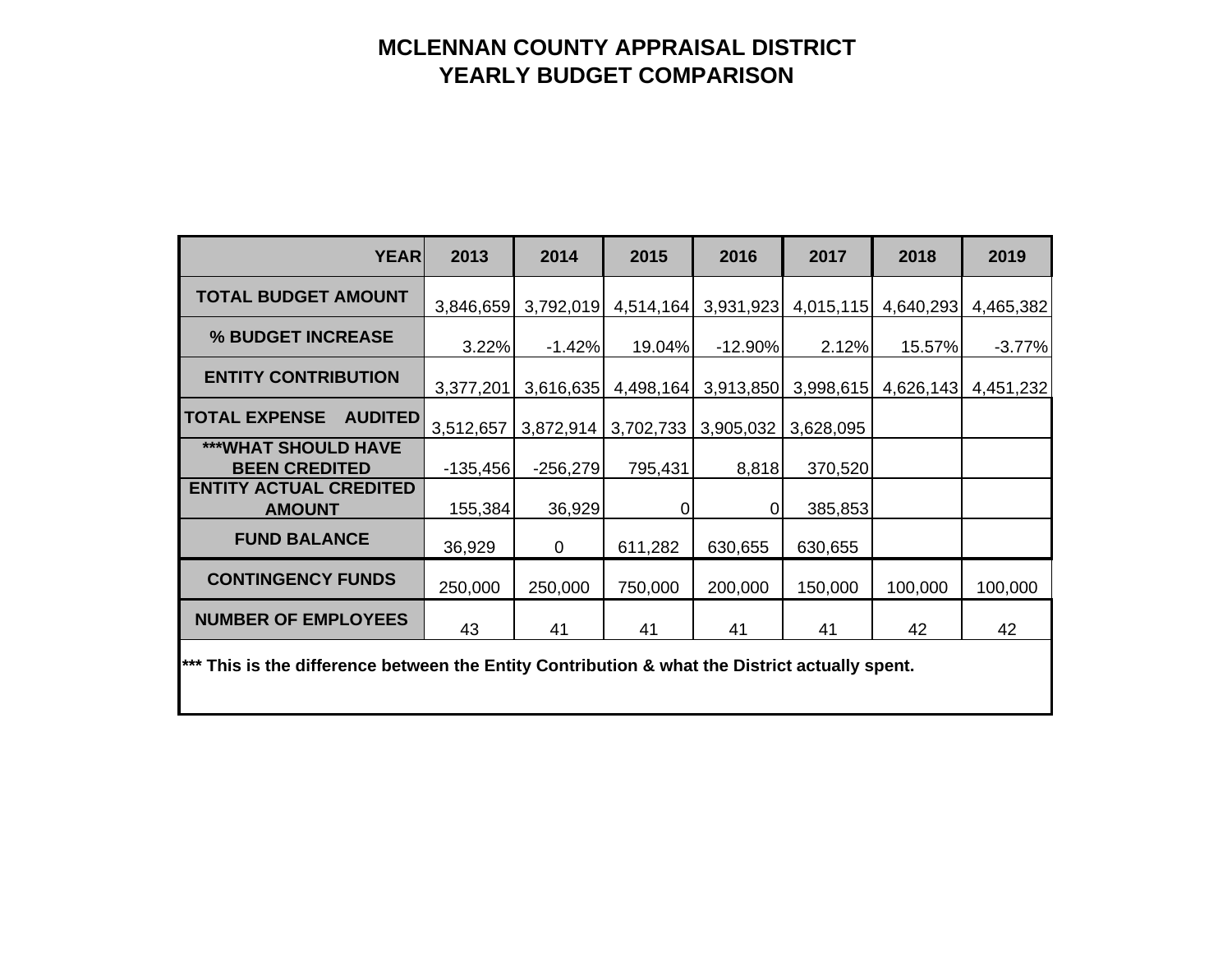#### **MCLENNAN COUNTY APPRAISAL DISTRICT Profit Loss Budget Yearly Comparison**

|                                                   |              | <b>Final Budget</b> |                          | Approved                 | Estimated                |        |           |        |           |        | Forecast         |        |
|---------------------------------------------------|--------------|---------------------|--------------------------|--------------------------|--------------------------|--------|-----------|--------|-----------|--------|------------------|--------|
|                                                   | 2015         | 2016                | 2017                     | 2018                     | 2019                     |        | 2020      |        | 2021      |        | 2022             |        |
| <b>Ordinary Income/Expense</b>                    |              |                     |                          |                          |                          |        |           |        |           |        |                  |        |
| Income                                            |              |                     |                          |                          |                          |        |           |        |           |        |                  |        |
| 4020 - Revenue from Taxing Entities               | 4,498,164.00 | 3,913,850.00        | 3,998,615.00             | 4,626,143                | 4,451,232                | 96.2%  | 4,401,778 | 98.9%  | 4,467,926 | 101.5% | 4,449,297        | 99.6%  |
| 4025 - Surplus from Prior Year                    | 0.00         |                     |                          |                          |                          |        |           |        |           |        |                  |        |
| 4030 - Interest on Investments                    | 3,500.00     | 150.00              | 2,000.00                 | 150                      | 150                      | 100.0% | 150       | 100.0% | 150       | 100.0% | 150              | 100.0% |
| 4032 - Interest from CD's                         |              |                     |                          |                          |                          |        |           |        |           |        |                  |        |
| 4033 - Interest from MM*Met Life                  |              |                     |                          |                          |                          |        |           |        |           |        |                  |        |
| 4040 - Miscellaneous Revenue                      | 1,000.00     | 3,422.65            | 3,000.00                 | 4,000                    | 4,000                    | 100.0% | 4,000     | 100.0% | 4,000     | 100.0% | 4.000            | 100.0% |
| 4045 - BPP RENDITION PENALTY REVENUE              | 11,500.00    | 14,500.00           | 11,500.00                | 10,000                   | 10,000                   | 100.0% | 10,000    | 100.0% | 10,000    | 100.0% | 10,000           | 100.0% |
| <b>Total Income</b>                               | 4,514,164.00 | 3,931,922.65        | 4,015,115.00             | 4,640,293                | 4,465,382                | 96.2%  | 4,415,928 | 98.9%  | 4,482,076 | 101.5% | 4,463,447        | 99.6%  |
| <b>Gross Profit</b>                               | 4,514,164.00 | 3,931,922.65        | 4,015,115.00             | 4,640,293                | 4,465,382                | 96.2%  | 4,415,928 | 98.9%  | 4,482,076 | 101.5% | 4,463,447        | 99.6%  |
| <b>Expense</b>                                    |              |                     |                          |                          |                          |        |           |        |           |        |                  |        |
| 5000 · Salaries                                   |              |                     |                          |                          |                          |        |           |        |           |        |                  |        |
| 5001 · Administration                             | 293,829.26   | 277,000.00          | 277,000.00               | 358,509                  | 293,475                  | 81.9%  | 300,812   | 102.5% | 308,332   | 102.5% | 316,040          | 102.5% |
| 5002 - Appraisal                                  | 889,080.00   | 906,000.00          | 921,000.00               | 963,048                  | 953,020                  | 99.0%  | 976,846   | 102.5% | 1,001,267 | 102.5% | 1,026,298        | 102.5% |
| 5003 · Mapping                                    | 151,000.00   | 153,072.21          | 155,000.00               | 160,413                  | 267,585                  | 166.8% | 274,275   | 102.5% | 281,131   | 102.5% | 288,160          | 102.5% |
| 5004 - Clerical                                   | 403,500.00   | 417,000.00          | 443,000.00               | 444,850                  | 396,102                  | 89.0%  | 406,005   | 102.5% | 416,155   | 102.5% | 426,559          | 102.5% |
| 5006 - Part Time                                  |              |                     |                          |                          |                          |        |           |        |           |        |                  |        |
| 5008 - Auto and Phone Allowance                   | 129,759.50   | 129,760.00          | 132.040.00               | 137,020                  | 137,020                  | 100.0% | 137,020   | 100.0% | 137,020   | 100.0% | 137.020          | 100.0% |
| Total 5000 - Salaries                             | 1,867,168.76 | 1,882,832.21        | 1,928,040.00             | 2,063,840                | 2,047,202                | 99.2%  | 2,094,957 | 102.3% | 2,143,905 | 102.3% | 2,194,077        | 102.3% |
| 5100 - Benefits                                   |              |                     |                          |                          |                          |        |           |        |           |        |                  |        |
| 5105 - FICA Tax Expense                           | 140,900.00   | 143,800.00          | 148,000.00               | 158,425                  | 153,900                  | 97.1%  | 167,597   | 108.9% | 171,512   | 102.3% | 175,526          | 102.3% |
| 5110 - Health Insurance                           |              |                     |                          |                          |                          |        |           |        |           |        |                  |        |
| 5110-1 - PB&H-Deductible                          | 30,000.00    | 30,000.00           | 30,000.00                | 34,000                   | 33,700                   | 99.1%  | 30,000    | 89.0%  | 30,000    | 100.0% | 30,000           | 100.0% |
| 5110 - Health Insurance - Other                   | 160,000.00   | 194,600.00          | 204,000.00               | 234,000                  | 227,900                  | 97.4%  | 239,295   | 105.0% | 251,260   | 105.0% | 263,823          | 105.0% |
| Total 5110 - Health Insurance                     | 190,000.00   | 224,600.00          | 234,000.00               | 268,000.00               | 261,600                  | 97.6%  | 269,295   | 102.9% | 281,260   | 104.4% | 293,823          | 104.5% |
| 5113 - Disability Long Term Insurance             | 5,000.00     | 5,591.18            | 6,000.00                 | 6,000                    | 6,100                    | 101.7% | 6,000     | 98.4%  | 6,000     | 100.0% | 6,000            | 100.0% |
| 5115 - Life Insurance                             | 7,600.00     | 8,253.53            | 8,750.00                 | 8,850                    | 8,600                    | 97.2%  | 8,750     | 101.7% | 8,750     | 100.0% | 8,750            | 100.0% |
| 5120 - Longevity                                  | 10,992.00    | 12,384.00           | 14,100.00                | 14,832                   | 13,500                   | 91.0%  | 17,856    | 132.3% | 19,776    | 110.8% | 22,752           | 115.0% |
| 5125 - Pension                                    | 242,000.00   | 254,610.00          | 253,000.00               | 269,944                  | 262,200                  | 97.1%  | 272,344   | 103.9% | 278,708   | 102.3% | 285,230          | 102.3% |
| 5126 - Pension UAAL-TCDRS                         | 30,000.00    | 30,000.00           | 30,000.00                | 30,000                   | 30,100                   | 100.3% | 30,000    | 99.7%  | 30,000    | 100.0% | 30,000           | 100.0% |
| 5130 - Unemployment Compensation                  | 7,700.00     | 9,100.00            | 9,200.00                 | 9,200                    | 9,200                    | 100.0% | 9,200     | 100.0% | 9,200     | 100.0% | 9,200            | 100.0% |
| 5135 · Workers Compensation-TML                   | 9,095.64     | 11,000.00           | 9,100.00                 | 16,800                   | 16,500                   | 98.2%  | 11,000    | 66.7%  | 11,000    | 100.0% | 11,000           | 100.0% |
| Total 5100 · Benefits                             | 643,287.64   | 699,338.71          | 712,150.00               | 782,051                  | 761,700                  | 97.4%  | 792,042   | 104.0% | 816,206   | 103.1% | 842,281          | 103.2% |
| 5200 - Professional Services                      |              |                     |                          |                          |                          |        |           |        |           |        |                  |        |
| 5201 · Appraisal Review Board                     | 80,000.00    | 89,177.37           | 80,000.00                | 80,000                   | 80,000                   | 100.0% | 80,000    | 100.0% | 80,000    | 100.0% | 80,000           | 100.0% |
| 5205 - Appraisal Services                         | 25,800.00    | 27,500.00           | 27,500.00                | 30,000                   | 30,000                   | 100.0% | 30,000    | 100.0% | 30,000    | 100.0% | 30,000           | 100.0% |
| 5210 - Audit-PB&H                                 | 6,000.00     | 6,200.00            | 6,500.00                 | 6,500                    | 6,500                    | 100.0% | 6,700     | 103.1% | 6,700     | 100.0% | 6,700            | 100.0% |
| 5215 - Board of Directors                         | 1,200.00     | 1,200.00            | 1,200.00                 | 1,200                    | 1,200                    | 100.0% | 1,200     | 100.0% | 1,200     | 100.0% | 1,200            | 100.0% |
| 5217 - Cobra                                      |              |                     |                          |                          |                          |        |           |        |           |        |                  |        |
| 5218 - Computer Services                          | 3,500.00     | 3,500.00            | 12,500.00                | 10,000                   | 20,000                   | 200.0% | 20,000    | 100.0% | 20,000    | 100.0% | 20,000           | 100.0% |
| 5220 · Consulting Services                        |              |                     |                          |                          |                          |        |           |        |           |        |                  |        |
| 5220-1 · Accounting                               | 3,000.00     | 20,000.00           | 15,000.00                |                          | 11,700                   |        | 11,700    |        | 11,700    |        | 11,700           |        |
| 5220-2 - Misc Consulting                          | 40,000.00    |                     |                          |                          |                          |        |           |        |           |        |                  |        |
| 5220-3 · Txmass<br>5220 - Homestead Audit Service |              |                     |                          |                          |                          |        |           |        |           |        |                  |        |
|                                                   | 43,000.00    | 20,000.00           | 124,023.50<br>139,023.50 | 110,600.00<br>110,600.00 | 110,600.00<br>122,300.00 |        | 11,700.00 |        | 11,700.00 |        | 11,700.00 100.0% |        |
| Total 5220 · Consulting Services                  |              |                     |                          |                          |                          | 110.6% |           | 9.6%   |           | 100.0% |                  |        |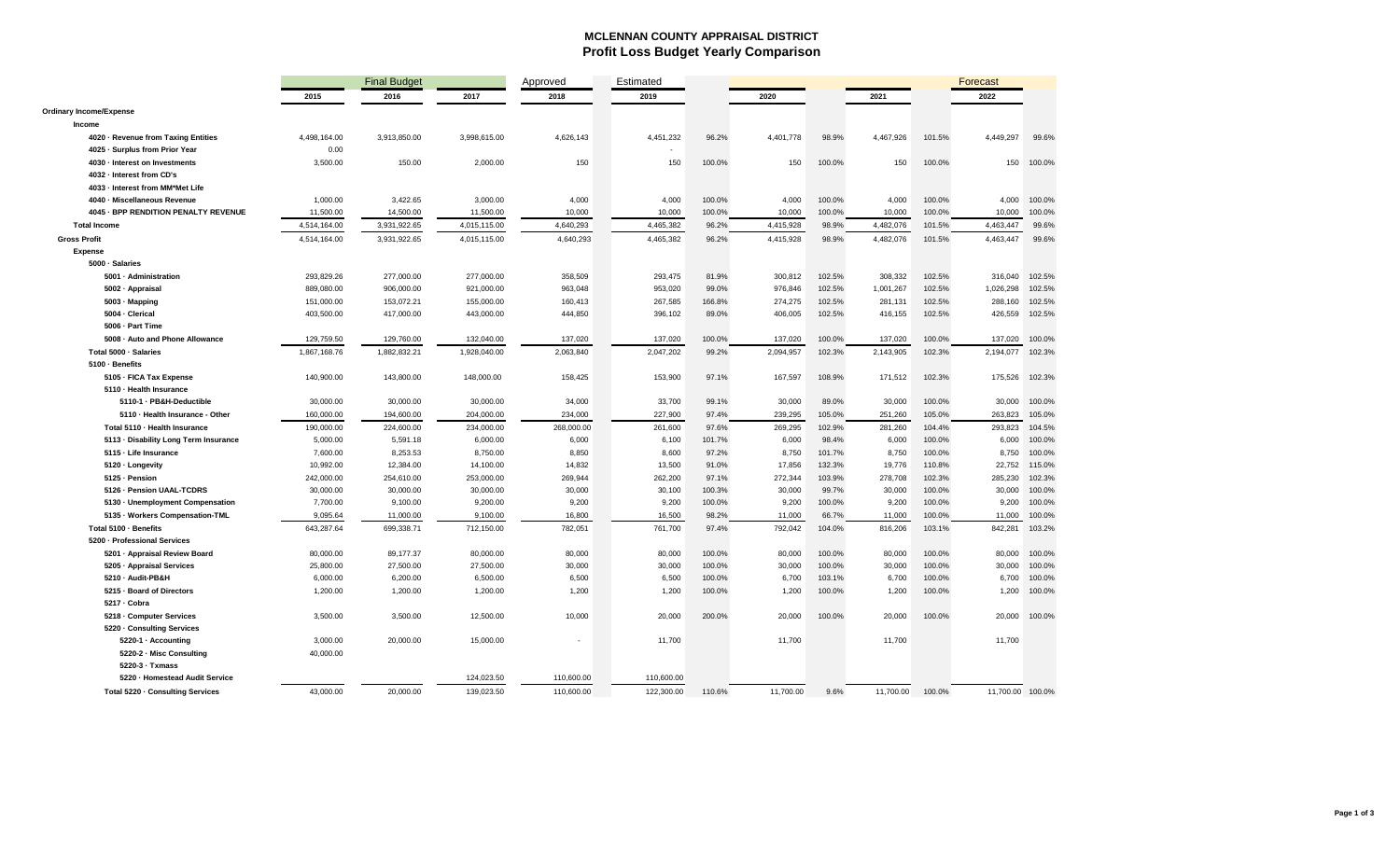#### **MCLENNAN COUNTY APPRAISAL DISTRICT Profit Loss Budget Yearly Comparison**

|                                           |            | <b>Final Budget</b> |            | Approved | Estimated |        |         |        |         |        | <b>Forecast</b> |        |
|-------------------------------------------|------------|---------------------|------------|----------|-----------|--------|---------|--------|---------|--------|-----------------|--------|
|                                           | 2015       | 2016                | 2017       | 2018     | 2019      |        | 2020    |        | 2021    |        | 2022            |        |
| 5222 - Lawn Service                       | 2.540.00   | 3,000.00            | 3,200.00   | 3,000    | 3,000     | 100.0% | 3,000   | 100.0% | 3,000   | 100.0% | 3.000           | 100.0% |
| 5225 - Janitorial Services-PBMS           | 21,600.00  | 20,000.00           | 22,000.00  | 22,000   | 20,000    | 90.9%  | 20,000  | 100.0% | 20,000  | 100.0% | 20,000          | 100.0% |
| 5229 - Arbitration                        | 2,700.00   | 5,500.00            | 3,000.00   | 3,000    | 5,000     | 166.7% | 3,000   | 60.0%  | 3,000   | 100.0% | 3,000           | 100.0% |
| 5230 - Legal Services                     |            |                     |            |          |           |        |         |        |         |        |                 |        |
| 5230-1 - Retainer-MVBA                    | 22,800.00  | 22,800.00           | 22,800.00  | 24,000   | 24,000    | 100.0% | 24,000  | 100.0% | 24,000  | 100.0% | 24.000          | 100.0% |
| 5230-2 - Court Cost-MVBA                  | 276,814.79 | 600,000.00          | 200,000.00 | 450,000  | 300,000   | 66.7%  | 300,000 | 100.0% | 300,000 | 100.0% | 300,000         | 100.0% |
| 5230-3 - Misc Legal Services              | 40,000.00  | 30,000.00           | 20,000.00  | 20,000   | 20,000    | 100.0% | 20,000  | 100.0% | 20,000  | 100.0% | 20,000          | 100.0% |
| 5230-4 · ARB Legal Counsel-RAY ARMSTRON   | 5,708.98   | 3,500.00            | 6,000.00   | 5,000    | 5,000     | 100.0% | 6,000   | 120.0% | 6,000   | 100.0% | 6,000           | 100.0% |
| Total 5230 · Legal Services               | 345,323.77 | 656,300.00          | 248,800.00 | 499,000  | 349,000   | 69.9%  | 350,000 | 100.3% | 350,000 | 100.0% | 350,000         | 100.0% |
| 5233 - Moving Service                     |            |                     |            |          |           |        |         |        |         |        |                 |        |
| 5234 - Payroll Service Fee                | 6,590.71   | 6,500.00            | 4,869.00   | 4,869    | 4,869     | 100.0% | 4,869   | 100.0% | 4,869   | 100.0% | 4.869           | 100.0% |
| 5235 - Personal Property Lists            | 2,355.00   | 2,500.00            | 2,556.00   | 2,500    | 2,800     | 112.0% | 2,800   | 100.0% | 2,800   | 100.0% | 2,800           | 100.0% |
| 5239 - Shredding Service                  | 500.00     | 500.00              | 500.00     | 500      | 500       | 100.0% | 500     | 100.0% | 500     | 100.0% | 500             | 100.0% |
| 5240 - Temp Service                       | 80,000.00  | 80,000.00           | 80,000.00  | 75,000   | 60,000    | 80.0%  | 60,000  | 100.0% | 60,000  | 100.0% | 60,000          | 100.0% |
| <b>Total 5200 - Professional Services</b> | 621,109.48 | 921,877.37          | 631,648.50 | 848,169  | 705,169   | 83.1%  | 593,769 | 84.2%  | 593,769 | 100.0% | 593,769         | 100.0% |
| 5300 · Office Operation Expenses          |            |                     |            |          |           |        |         |        |         |        |                 |        |
| 5301 - Dues and Memberships               | 6,000.00   | 6,000.00            | 6,000.00   | 6,000    | 6,000     | 100.0% | 6,000   | 100.0% | 6,000   | 100.0% | 6,000           | 100.0% |
| 5305 - Forms and Printing                 |            |                     |            |          |           |        |         |        |         |        |                 |        |
| $5305-1$ $\cdot$ Notices                  | 22,000.00  | 24,000.00           | 24,100.00  | 24,200   | 28,000    | 115.7% | 28,000  | 100.0% | 28,000  | 100.0% | 28,000          | 100.0% |
| 5305-2 · Renditions                       | 5,600.00   | 7,500.00            | 7,500.00   | 8,250    | 7,500     | 90.9%  | 7,500   | 100.0% | 7,500   | 100.0% | 7,500           | 100.0% |
| $5305-3$ $\cdot$ Misc                     | 4,156.24   | 6,000.00            | 4,400.00   | 4,400    | 5,000     | 113.6% | 4,400   | 88.0%  | 4,400   | 100.0% | 4,400           | 100.0% |
| Total 5305 - Forms and Printing           | 31,756.24  | 37,500.00           | 36,000.00  | 36,850   | 40,500    | 109.9% | 39,900  | 98.5%  | 39,900  | 100.0% | 39,900          | 100.0% |
| 5310 - Insurance on Bldg-TML              | 7,100.00   | 7,100.00            | 7,393.12   | 7,300    | 7,700     | 105.5% | 7,500   | 97.4%  | 7,600   | 101.3% | 7,700           | 101.3% |
| 5315 - Legal Publications-Waco Tribune    | 10,908.85  | 9,500.00            | 9,500.00   | 6,000    | 8,000     | 133.3% | 8,000   | 100.0% | 8,000   | 100.0% | 8,000           | 100.0% |
| 5317 - Mileage Reimbursement              | 4,200.00   | 4,200.00            | 4,200.00   | 1,000    | 1,000     | 100.0% | 1,000   | 100.0% | 1,000   | 100.0% | 1,000           | 100.0% |
| 5320 - Office Equipment Rental            |            |                     |            |          |           |        |         |        |         |        |                 |        |
| 5320-1 · Postage Machine-Neopost          | 7,203.60   | 6,607.29            | 7,008.00   | 6,700    | 5,000     | 74.6%  | 5,000   | 100.0% | 5,000   | 100.0% | 5,000           | 100.0% |
| 5320-2 · Copiers-CTWP                     | 11,000.00  | 11,550.00           | 12,000.00  | 12,000   | 10,000    | 83.3%  | 10,000  | 100.0% | 10,000  | 100.0% | 10,000          | 100.0% |
| Total 5320 - Office Equipment Rental      | 18,203.60  | 18,157.29           | 19,008.00  | 18,700   | 15,000    | 80.2%  | 15,000  | 100.0% | 15,000  | 100.0% | 15,000          | 100.0% |
| 5330 · Postage and Freight                |            |                     |            |          |           |        |         |        |         |        |                 |        |
| 5330-1 · Postage                          | 85,000.00  | 86,000.00           | 90,000.00  | 94,500   | 95,000    | 100.5% | 97,850  | 103.0% | 100,786 | 103.0% | 103,809         | 103.0% |
| 5330-2 - Freight                          | 900.00     | 900.00              | 900.00     | 900      | 1,500     | 166.7% | 1,500   | 100.0% | 1,500   | 100.0% | 1,500           | 100.0% |
| Total 5330 · Postage and Freight          | 85,900.00  | 86,900.00           | 90,900.00  | 95,400   | 96,500    | 101.2% | 99,350  | 103.0% | 102,286 | 103.0% | 105,309         | 103.0% |
| 5335 - Small Equipment and Furniture      | 3,000.00   | 3,000.00            | 2,500.00   | 2,000    | 2,000     | 100.0% | 2,000   | 100.0% | 2,000   | 100.0% | 2,000           | 100.0% |
| 5336 - Small Software                     | 3,500.00   | 4,800.00            | 4,800.00   | 3,000    | 3,000     | 100.0% | 3,000   | 100.0% | 3,000   | 100.0% | 3,000           | 100.0% |
| 5340 - Subscriptions and Books            | 9,500.00   | 19,700.00           | 19,700.00  | 20,000   | 20,000    | 100.0% | 20,000  | 100.0% | 20,000  | 100.0% | 20,000          | 100.0% |
| 5345 · Supplies                           |            |                     |            |          |           |        |         |        |         |        |                 |        |
| 5345-1 · Office Supplies                  | 31,500.00  | 31,500.00           | 31,500.00  | 24,000   | 24,000    | 100.0% | 24,000  | 100.0% | 24,000  | 100.0% | 24,000          | 100.0% |
| Total 5345 · Supplies                     | 31,500.00  | 31,500.00           | 31,500.00  | 24,000   | 24,000    | 100.0% | 24,000  | 100.0% | 24,000  | 100.0% | 24,000          | 100.0% |
| 5350 - Training and Education             | 20,000.00  | 20,018.06           | 20,000.00  | 17,000   | 17,000    | 100.0% | 20,000  | 117.6% | 20,000  | 100.0% | 20,000          | 100.0% |
| 5355 - Travel                             | 16,005.86  | 15,000.00           | 20,000.00  | 15,000   | 15,000    | 100.0% | 15,000  | 100.0% | 15,000  | 100.0% | 15,000          | 100.0% |
| 5360 - Utilities                          |            |                     |            |          |           |        |         |        |         |        |                 |        |
| 5360-1 - Phone and Internet               | 23,000.00  | 21,400.00           | 20,000.00  | 20,000   | 14,000    | 70.0%  | 14,000  | 100.0% | 14,000  | 100.0% | 14,000          | 100.0% |
| 5360-2 - Electric-Hudson                  | 25,000.00  | 27,000.00           | 27,000.00  | 27,000   | 23,000    | 85.2%  | 24,000  | 104.3% | 24,000  | 100.0% | 25,000          | 104.2% |
| 5360-4 · Water and Sewer-City of Waco     | 4,800.00   | 4,800.00            | 4,800.00   | 4,800    | 4,000     | 83.3%  | 4,000   | 100.0% | 4,000   | 100.0% | 4,000           | 100.0% |
| Total 5360 - Utilities                    | 52,800.00  | 53,200.00           | 51,800.00  | 51,800   | 41,000    | 79.2%  | 42,000  | 102.4% | 42,000  | 100.0% | 43,000          | 102.4% |
| 5365 - Misc Expenses                      | 1,350.00   | 1,350.00            | 1,350.00   | 1,351    | 1,000     | 74.0%  | 1,000   | 100.0% | 1,000   | 100.0% | 1,000           | 100.0% |
| 5366 - Bank Service Fee                   |            |                     |            |          |           |        |         |        |         |        |                 |        |
| Total 5300 - Office Operation Expenses    | 301,724.55 | 317,925.35          | 324,651.12 | 305,401  | 297,700   | 97.5%  | 303,750 | 102.0% | 306,786 | 101.0% | 310,909         | 101.3% |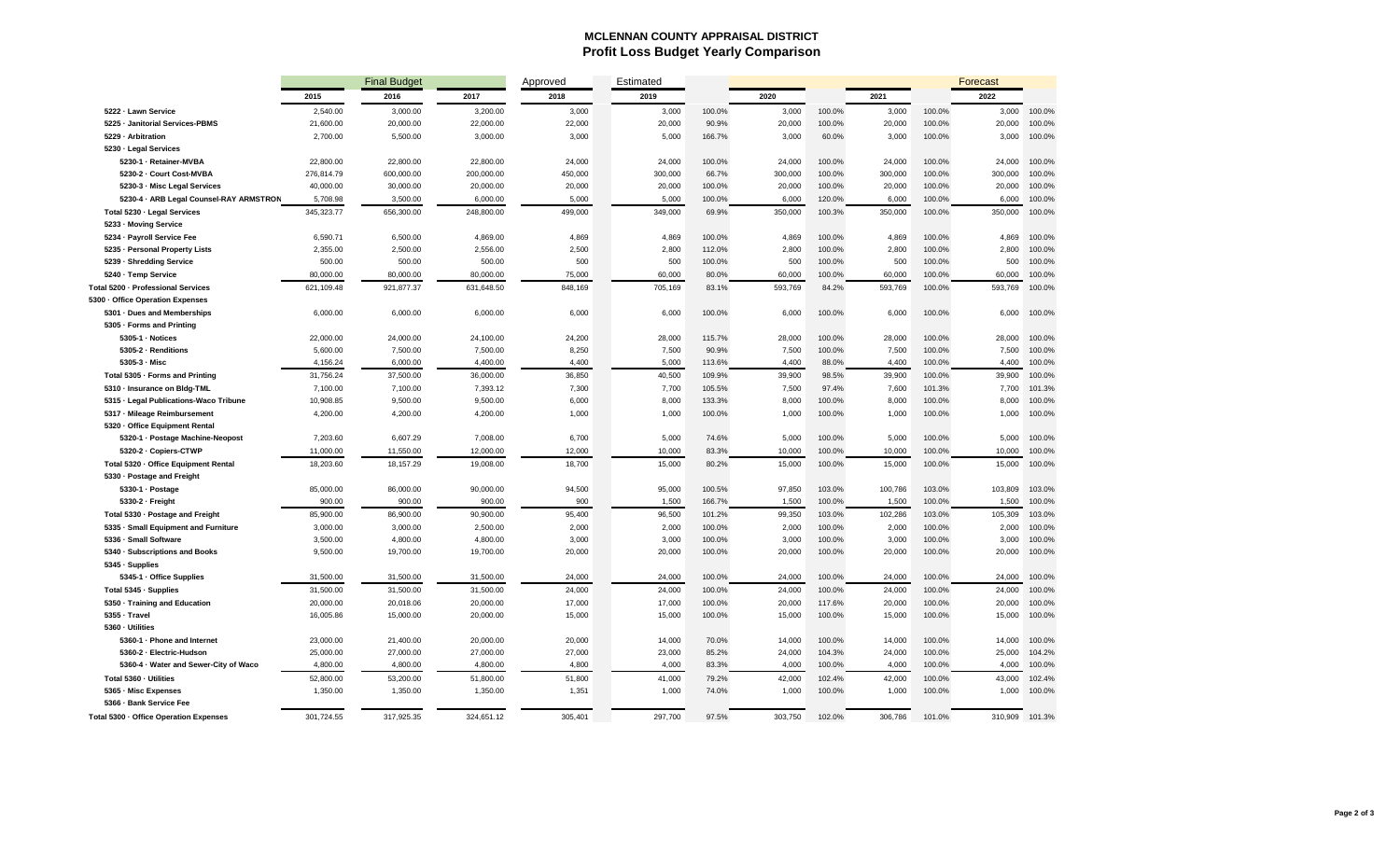#### **MCLENNAN COUNTY APPRAISAL DISTRICT Profit Loss Budget Yearly Comparison**

|                                       |                               | <b>Final Budget</b>            |                                | Approved                 | Estimated            |        |                      |         |                      |         | Forecast             |        |
|---------------------------------------|-------------------------------|--------------------------------|--------------------------------|--------------------------|----------------------|--------|----------------------|---------|----------------------|---------|----------------------|--------|
|                                       | 2015                          | 2016                           | 2017                           | 2018                     | 2019                 |        | 2020                 |         | 2021                 |         | 2022                 |        |
| 5400 - Maintenance Expenses           |                               |                                |                                |                          |                      |        |                      |         |                      |         |                      |        |
| 5401 - Building                       | 15,624.24                     | 19,254.55                      | 15,000.00                      | 10,000                   | 10,000               | 100.0% | 15,000               | 150.0%  | 15,000               | 100.0%  | 15,000               | 100.0% |
| 5402 - Elevator                       | 51,645.02                     | 5,000.00                       | 5,000.00                       | 5,000                    | 5,000                | 100.0% | 5,000                | 100.0%  | 5,000                | 100.0%  | 5,000                | 100.0% |
| 5405 - Computer Equipment-Hardware    | 23,000.00                     | 6,000.00                       | 6,000.00                       | 6,000                    | 6,000                | 100.0% | 6,000                | 100.0%  | 6,000                | 100.0%  | 6,000                | 100.0% |
| 5410 - Small Equipment and Furniture  | 1,989.00                      | 4,000.00                       | 3,000.00                       | 3,000                    | 3,000                | 100.0% | 3,000                | 100.0%  | 3,000                | 100.0%  | 3,000                | 100.0% |
| 5415 - Software Maintenance           |                               |                                |                                |                          |                      |        |                      |         |                      |         |                      |        |
| 5415-1 · True Automation-Harris       | 109,884.32                    | 97,815.00                      | 116,567.00                     | 104,421                  | 129,000              | 123.5% | 130,000              | 100.8%  | 131,000              | 100.8%  | 132,000              | 100.8% |
| 5415-5 - Software Service             | 5,000.00                      | 6,000.00                       | 6,000.00                       | 6,000                    | 6,000                | 100.0% | 6,000                | 100.0%  | 6,000                | 100.0%  | 6,000                | 100.0% |
| 5415-6 - ESRI                         | 10,000.00                     | 10,000.00                      | 10,000.00                      | 10,000                   | 10,000               | 100.0% | 10,000               | 100.0%  | 10,000               | 100.0%  | 10,000               | 100.0% |
| 5415-7 · Email License                | 4,820.00                      |                                |                                |                          |                      |        |                      |         |                      |         |                      |        |
| Total 5415 - Software Maintenance     | 129,704.32                    | 113,815.00                     | 132,567.00                     | 120,421                  | 145,000              | 120.4% | 146,000              | 100.7%  | 147,000              | 100.7%  | 148,000              | 100.7% |
| 5420 - Telephone Maintenance-PHD      | 1,662.99                      | 1,800.00                       | 1,800.00                       | 1,800                    | $\sim$               | 0.0%   | 1,800                |         | 1,800                | 100.0%  | 1,800                | 100.0% |
| Total 5400 - Maintenance Expenses     | 223,625.57                    | 149,869.55                     | 163,367.00                     | 146,221                  | 169,000              | 115.6% | 176,800              | 104.6%  | 177,800              | 100.6%  | 178,800              | 100.6% |
| <b>Total Expense</b>                  | 3,656,916.00                  | 3,971,843.19                   | 3,759,856.62                   | 4,143,082                | 3,980,771            | 96.1%  | 3,961,317            | 99.5%   | 4,038,465            | 101.9%  | 4,119,836            | 102.0% |
| Net Ordinary Income                   | 857,248.00                    | $-39,920.54$                   | 255,258.38                     | 494,612                  | 484,611              | 98.0%  | 454,611              | 93.8%   | 443,611              | 97.6%   | 343,611              | 77.5%  |
| Other Income/Expense                  |                               |                                |                                |                          |                      |        |                      |         |                      |         |                      |        |
| <b>Other Expense</b>                  |                               |                                |                                |                          |                      |        |                      |         |                      |         |                      |        |
| 5500 - Capital Outlay                 |                               |                                |                                |                          |                      |        |                      |         |                      |         |                      |        |
| 5501 · Building Improvements          | 5,000.00                      | 5,000.00                       | 5,000.00                       | 5,000                    | 5,000                | 100.0% | 5,000                | 100.0%  | 5,000                | 100.0%  | 5,000                | 100.0% |
| 5502 - Small Equipment                | 14,000.00                     | 10,000.00                      | 10,000.00                      | 5,000                    | 5,000                | 100.0% | 5,000                | 100.0%  | 10,000               | 200.0%  | 10,000               | 100.0% |
| 5505 · Large Equipment                | 115,900.00                    | 20,000.00                      | 20,000.00                      | 60,000                   | 50,000               | 83.3%  | 20,000               | 40.0%   | 120,000              | 600.0%  | 20,000               | 16.7%  |
| 5510 - Large Furniture                | 0.00                          | 1,000.00                       | 1,000.00                       | 1,000                    | 1,000                | 100.0% | 1,000                | 100.0%  | 1,000                | 100.0%  | 1,000                | 100.0% |
| 5515 · Software                       |                               |                                |                                |                          |                      |        |                      |         |                      |         |                      |        |
| 5525 · Aerial Photography-Pictometry  | 54,341.00                     | 70,000.00                      | 70,000.00                      | 196,000                  | 196,000              | 100.0% | 196,000              | 100.0%  | 80,000               | 40.8%   | 80,000               | 100.0% |
| Total 5500 · Capital Outlay           | 189,241.00                    | 106,000.00                     | 106,000.00                     | 267,000                  | 257,000              | 96.3%  | 227,000              | 88.3%   | 216,000              | 95.2%   | 116,000              | 53.7%  |
| 5600 - Debt Service Expense           |                               |                                |                                |                          |                      |        |                      |         |                      |         |                      |        |
| 5601 - Debt Srvc Interest-Bidg-Cap 1  | 78,901.65                     | 101,415.00                     | 71,331.71                      | 50,256.00                | 46,735.63            | 104.6% | 43,055.29            | 104.6%  | 39,207.46            | 104.6%  | 35,184.52            | 104.6% |
| 5605 - Debt Srvc Principal-Bldg-Cap 1 | 61,929.83                     | 92,167.77                      | 69,499.77                      | 77,356.00                | 80,875.75            | 93.0%  | 84,556.10            | 92.1%   | 88,403.92            | 91.1%   | 92,426.86            | 89.7%  |
| Total 5600 - Debt Service Expense     | 140,831.48                    | 193,582.77                     | 140,831.48                     | 127,612                  | 127,611              | 100.0% | 127,611              | 100.0%  | 127,611              | 100.0%  | 127,611              | 100.0% |
| 6000 - Contingency Fund               |                               |                                |                                |                          |                      |        |                      |         |                      |         |                      |        |
| 6005 - Equiptment Fund                |                               |                                |                                |                          |                      |        |                      |         |                      |         |                      |        |
| 6010 - General Contingency Fund       | 527,173.92                    | 60,496.69                      | 150,000.00                     | 100,000                  | 100,000              | 100.0% | 100,000              | 100.0%  | 100,000              | 100.0%  | 100,000              | 100.0% |
| Total 6000 - Contingency Fund         | 527, 173.92                   | 60,496.69                      | 150,000.00                     | 100,000                  | 100,000              | 100.0% | 100,000              | 100.0%  | 100,000              | 100.0%  | 100,000              | 100.0% |
| <b>Total Other Expense</b>            | 857,246.40                    | 360,079.46                     | 396,831.48                     | 494,612                  | 484,611              | 98.0%  | 454,611              | 93.8%   | 443,611              | 97.6%   | 343,611              | 77.5%  |
| <b>Net Other Income</b><br>Net Income | $-857,246.40$<br>1.60         | $-360,079.46$<br>$-400,000.00$ | $-396,831.48$<br>$-141,573.10$ | $-494,612$<br>$\sim$     | $-484,611$<br>$\sim$ | 98.0%  | $-454,611$<br>$\sim$ | 93.8%   | $-443,611$<br>$\sim$ | 97.6%   | $-343,611$<br>$\sim$ | 77.5%  |
|                                       |                               |                                |                                |                          |                      |        |                      |         |                      |         |                      |        |
|                                       |                               |                                |                                |                          | 2018                 | 2017   |                      |         |                      |         |                      |        |
|                                       |                               |                                |                                | 15.7%                    | $-3.8%$              | 11.3%  |                      |         |                      |         |                      |        |
|                                       | Annual Budget increase        |                                |                                |                          |                      |        |                      |         |                      |         |                      |        |
|                                       |                               |                                |                                | 0.2%                     | $-10.0%$             | 4.2%   |                      |         |                      |         |                      |        |
|                                       | <b>Major Planned Expenses</b> |                                | \$<br>110,600.00               | <b>HS Audit</b>          | <b>HS Audit</b>      |        | 110,600 MD1200       | 15,000  | Servers              | 100,000 |                      |        |
|                                       |                               |                                | $\mathbb{S}$<br>250,000.00     | <b>Court Costs</b>       | Desktop PC           |        | 50,000 Photo project | 126.000 |                      |         |                      |        |
|                                       |                               |                                | $\mathbb{S}$<br>40,000.00      | Telephone system         | Photo project        |        | 126,000 Gravel path  |         |                      |         |                      |        |
|                                       |                               |                                | $\mathfrak s$<br>126,000.00    | Photo project            |                      |        |                      |         |                      |         |                      |        |
|                                       |                               |                                | \$92,049.08                    | <b>Financial Officer</b> |                      |        |                      |         |                      |         |                      |        |
|                                       |                               | s                              | 618,649.08                     |                          |                      |        |                      |         |                      |         |                      |        |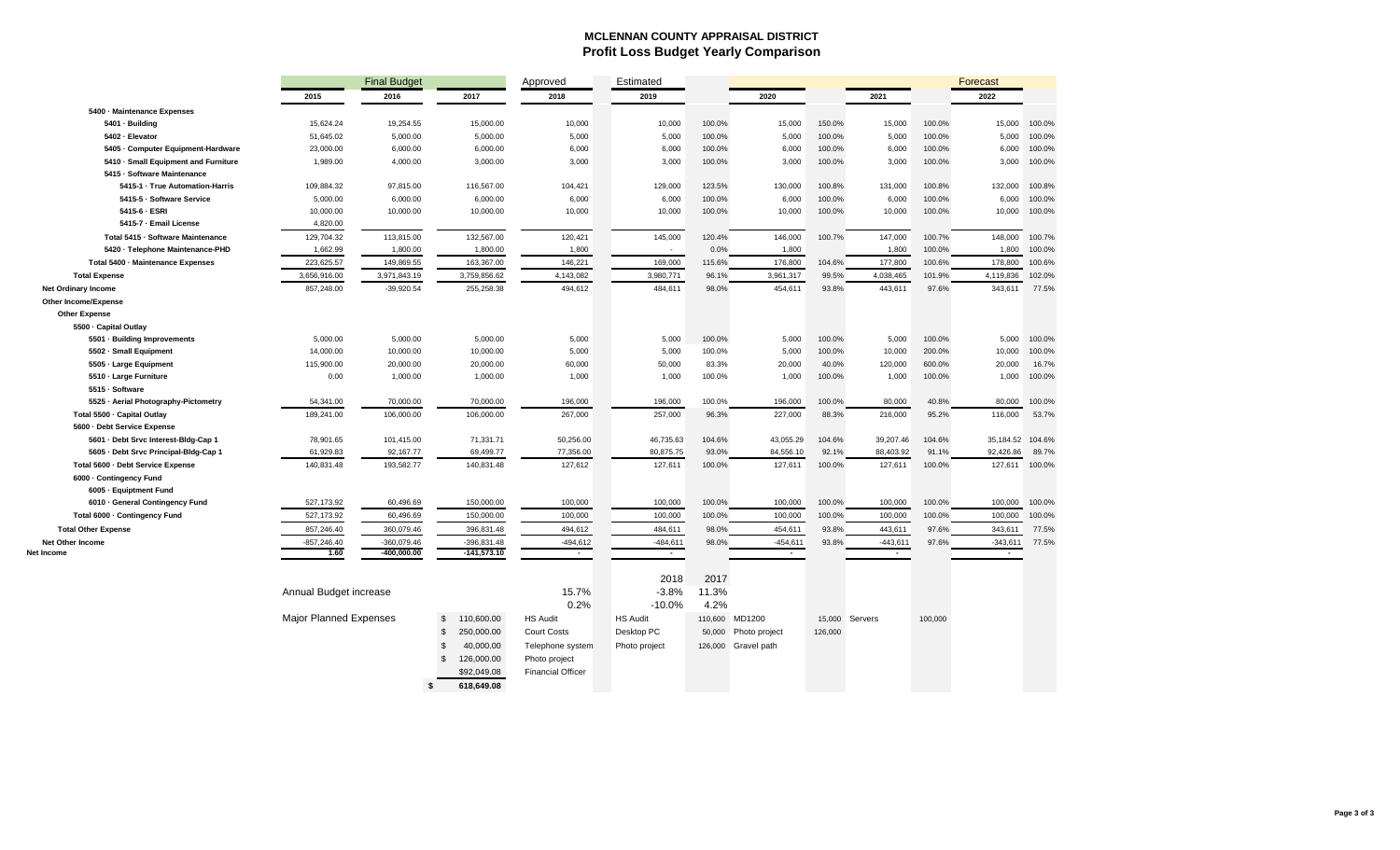|                | $\mathbf{C}$                      | D             | F         | F.             | G                |                  |                   | H.                    |                    |               | K                |                                          |                        |             | M             | $\mathbf{N}$ |
|----------------|-----------------------------------|---------------|-----------|----------------|------------------|------------------|-------------------|-----------------------|--------------------|---------------|------------------|------------------------------------------|------------------------|-------------|---------------|--------------|
|                |                                   |               |           |                |                  |                  |                   |                       |                    |               | <b>PROJECTED</b> |                                          |                        |             | <b>HEALTH</b> |              |
|                |                                   |               |           |                |                  |                  |                   |                       |                    |               |                  |                                          |                        |             |               |              |
|                |                                   | 2018          | 2018      | <b>AUTO</b>    | <b>CHIEF'S</b>   |                  |                   | <b>COL</b>            |                    |               | 2019             |                                          |                        |             |               |              |
| <b>PAYROLL</b> |                                   | <b>HOURLY</b> | Salary    | <b>PART OF</b> | <b>2.5% COLA</b> |                  | One time<br>Merit | <b>TOTAL SALARIES</b> | <b>TOTALS</b>      | <b>HOURLY</b> | <b>SALARY</b>    | Projected                                | Salary + Auto +<br>GTL | <b>FICA</b> | 2018 bill     |              |
| <b>TYPE</b>    | <b>NAME</b>                       |               |           | 2018 SALARY    | <b>FOR 2018</b>  | 1/4 AVG PAY DIFF |                   | <b>FOR BUDGET</b>     | <b>BY CATEGORY</b> | 2019          | + AUTO           | <b>Taxable Group</b><br><b>Term Life</b> |                        |             | 411.02        | <b>HRA</b>   |
|                |                                   |               |           |                |                  |                  |                   | 2019                  |                    |               |                  |                                          |                        |             | 0.10          |              |
|                |                                   |               | D*2080    |                |                  |                  |                   | $E+G$                 |                    | H8/2080       |                  |                                          |                        | $0 * .0765$ | 452.12        |              |
| 5001           | <b>CHIEF APPR</b>                 | 60.61         | 126,075.0 | 6480           | 3,150.00         |                  |                   | 129,225.0             |                    | 62.13         | \$135,705.00     | \$1,753.57                               | \$137,458.57           | 10,515.58   | 5,425.46      | 731.71       |
| 5001           | <b>ASST CHIEF APPR</b>            | 41.89         | 87,125.0  | 6480           | 2,175.00         |                  |                   | 89,300.00             |                    | 42.93         | \$95,780.00      | \$152.88                                 | \$95,932.88            | 7,338.87    | 5,425.46      | 731.71       |
| 5001           | <b>ADMIN ASST</b>                 | 17.82         | 37,075.0  |                | 925.00           |                  |                   | 38,000.00             |                    | 18.27         | \$38,000.00      | \$46.80                                  | \$38,046.80            | 2,910.58    | 5,425.46      | 731.71       |
| 5001           | <b>ADMIN ASST</b>                 | 17.33         | 36,050.0  |                | 900.00           |                  |                   | 36,950.00             |                    | 17.76         | \$36,950.00      | \$65.96                                  | \$37,015.96            | 2,831.72    | 5,425.46      | 731.71       |
|                |                                   |               |           |                |                  |                  |                   |                       | 293,475.00         |               | \$306,435.00     | \$2,019.22                               | \$308,454.22           |             |               |              |
|                |                                   |               |           |                |                  |                  |                   |                       |                    |               |                  |                                          |                        |             |               |              |
| 5002           | COMMERCIAL--SENIOR APPRAIS        | 41.39         | 86,100.0  | 6480           | 2,150.00         |                  |                   | 88,250.00             |                    | 42.43         | \$94,730.00      | \$2,125.37                               | \$96,855.37            | 7,409.44    | 5,425.46      | 731.71       |
| 5002           | COMMERCIAL--STAFF APPRAISE        | 28.82         | 59,950.00 | 6480           | 1.500.00         |                  |                   | 61,450.00             |                    | 29.54         | \$67.930.00      | \$680.01                                 | \$68,610.01            | 5,248.67    | 5,425.46      | 731.71       |
| 5002           | COMMERCIAL--STAFF APPRAISE        | 20.79         | 43,250.00 | 6480           | 1,075.00         |                  |                   | 44,325.00             |                    | 21.31         | \$50,805.00      | \$61.93                                  | \$50,866.93            | 3,891.32    | 5,425.46      | 731.71       |
| 5002           | COMMERCIAL--STAFF APPRAISE        | 27.84         | 57,900.0  | 6480           | 1,450.00         |                  |                   | 59,350.00             |                    | 28.53         | \$65,830.00      | \$646.75                                 | \$66,476.75            | 5,085.47    | 5,425.46      | 731.71       |
| 5002           | <b>COMMERCIAL--STAFF APPRAISE</b> | 16.26         | 33,825.0  | 6480           | 850.00           |                  |                   | 34,675.00             |                    | 31.73         | \$41,155.00      | \$31.02                                  | \$41,186.02            | 3,150.73    | 5,425.46      | 731.71       |
|                |                                   |               |           |                |                  |                  |                   |                       | 288,050.00         |               | \$320,450.00     | \$3,545.08                               | \$323,995.08           |             |               |              |
|                |                                   |               |           |                |                  |                  |                   |                       |                    |               |                  |                                          |                        |             |               |              |
| 5002           | RES--SUPERVISOR                   | 28.55         | 59,375.0  | 6480           | 1,475.00         |                  |                   | 60,850.00             |                    | 29.25         | \$67,330.00      | \$101.59                                 | \$67,431.59            | 5,158.52    | 5,425.46      | 731.71       |
| 5002           | <b>RES--STAFF APPRAISER</b>       | 26.12         | 54,325.0  | 6480           | 1,350.00         |                  |                   | 55,675.00             |                    | 26.77         | \$62,155.00      | \$588.54                                 | \$62,743.54            | 4,799.88    | 5,425.46      | 731.71       |
| 5002           | <b>RES--JR APPRAISER</b>          | 16.00         | 33,275.0  | 6480           | 825.00           |                  |                   | 34,100.00             |                    | 16.39         | \$40,580.00      | \$33.65                                  | \$40,613.65            | 3,106.94    | 5,425.46      | 731.71       |
| 5002           | <b>RES--STAFF APPRAISER</b>       | 20.70         | 43,050.00 | 6480           | 1,075.00         |                  |                   | 44,125.00             |                    | 21.21         | \$50,605.00      | \$264.24                                 | \$50,869.24            | 3,891.50    | 5,425.46      | 731.71       |
| 5002           | <b>RES--STAFF APPRAISER</b>       | 20.19         | 42,000.00 | 6480           | 1,050.00         |                  |                   | 43,050.00             |                    | 20.70         | \$49,530.00      | \$58.87                                  | \$49,588.87            | 3,793.55    | 5,425.46      | 731.71       |
| 5002           | <b>RES--STAFF APPRAISER</b>       | 19.28         | 40,100.00 | 6480           | 1,000.00         |                  |                   | 41,100.00             |                    | 19.76         | \$47,580.00      | \$81.29                                  | \$47,661.29            | 3,646.09    | 5,425.46      | 731.71       |
| 5002           | <b>RES--STAFF APPRAISER</b>       | 19.28         | 40,100.0  | 6480           | 1,000.00         |                  |                   | 41,100.00             |                    | 19.76         | \$47,580.00      | \$48.77                                  | \$47,628.77            | 3,643.60    | 5,425.46      | 731.71       |
| 5002           | <b>RES--JR APPRAISER</b>          | 17.72         | 36,865.0  | 6480           | 925.00           |                  |                   | 37,790.00             |                    | 18.17         | \$44,270.00      | \$69.37                                  | \$44,339.37            | 3,391.96    | 5,425.46      | 731.71       |
| 5002           | <b>RES-- JR APPRAISER</b>         | 17.81         | 37,040.0  | 6480           | 925.00           |                  |                   | 37,965.00             |                    | 18.25         | \$44,445.00      | \$42.00                                  | \$44,487.00            | 3,403.26    | 5,425.46      | 731.71       |
| 5002           | <b>RES--JR APPRAISER</b>          | 17.72         | 36,865.0  | 6480           | 925.00           |                  |                   | 37,790.00             |                    | 18.17         | \$44,270.00      | \$37.00                                  | \$44,307.00            | 3,389.49    | 5,425.46      | 731.71       |
|                |                                   |               |           |                |                  |                  |                   |                       | 433,545.0          |               | \$498,345.00     | \$1,325.33                               | \$499,670.33           |             |               |              |
|                |                                   |               |           |                |                  |                  |                   |                       |                    |               |                  |                                          |                        |             |               |              |
| 5002           | <b>BPP--SENIOR APPRAISER</b>      | 32.27         | 67,125.00 | 2520           | 1,675.00         |                  |                   | 68,800.00             |                    | 33.08         | \$71,320.00      | \$733.71                                 | \$72,053.71            | 5,512.11    | 5,425.46      | 731.71       |
| 5002           | <b>BPP--APPRAISER</b>             | 18.47         | 38,425.0  | 5460           | 950.00           |                  |                   | 39.375.00             |                    | 18.93         | \$44,835.00      | \$0.00                                   | \$44,835.00            | 3,429.88    | 5,425.46      | 731.71       |
| 5002           | <b>BPP--APPRAISER</b>             | 19.93         | 41,450.0  | 5460           | 1,025.00         |                  |                   | 42,475.00             |                    | 20.42         | \$47,935.00      | \$82.57                                  | \$48,017.57            | 3,673.34    | 5,425.46      | 731.71       |
| 5002           | <b>BPP--STAFF APPRAISER</b>       | 19.18         | 39,900.0  | 5460           | 1,000.00         |                  |                   | 40,900.00             |                    | 19.66         | \$46,360.00      | \$41.01                                  | \$46,401.01            | 3,549.68    | 5,425.46      | 731.71       |
| 5002           | <b>BPP--STAFF APPRAISER</b>       | 18.70         | 38,900.0  | 5460           | 975.00           |                  |                   | 39,875.0              |                    | 19.17         | \$45,335.00      | \$48.80                                  | \$45,383.80            | 3,471.86    | 5,425.46      | 731.71       |
|                |                                   |               |           |                |                  |                  |                   |                       | 231,425.0          |               | \$255,785.00     | \$906.09                                 | \$256.691.09           |             |               |              |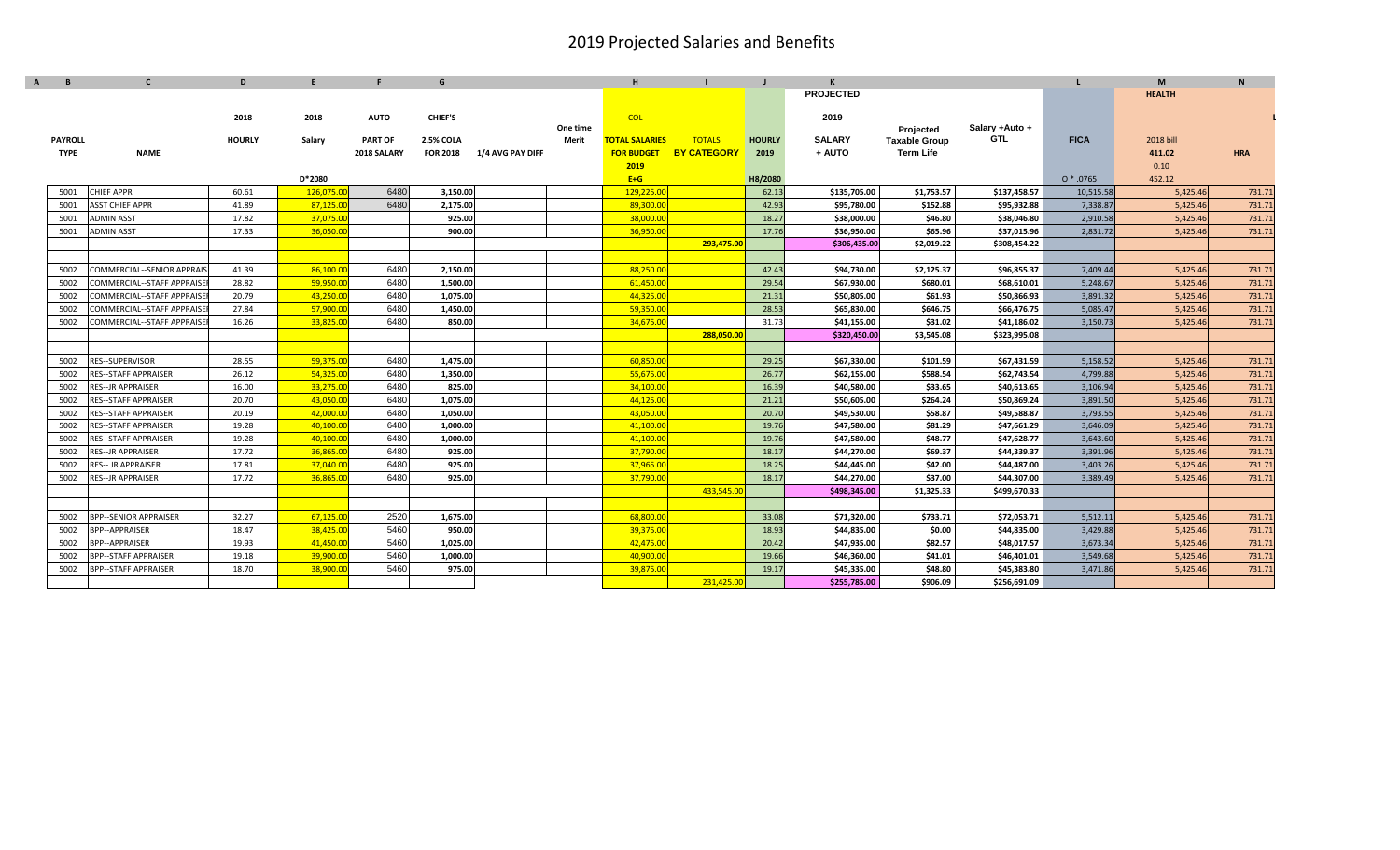| B              | $\mathbf{C}$                | D             | F         | F              | G                |                  |          | H                     |                    |               | $\mathsf{K}$     |                                   |                |             | M             | $\mathbf N$ |
|----------------|-----------------------------|---------------|-----------|----------------|------------------|------------------|----------|-----------------------|--------------------|---------------|------------------|-----------------------------------|----------------|-------------|---------------|-------------|
|                |                             |               |           |                |                  |                  |          |                       |                    |               | <b>PROJECTED</b> |                                   |                |             | <b>HEALTH</b> |             |
|                |                             |               |           |                |                  |                  |          |                       |                    |               |                  |                                   |                |             |               |             |
|                |                             | 2018          | 2018      | <b>AUTO</b>    | <b>CHIEF'S</b>   |                  | One time | <b>COL</b>            |                    |               | 2019             |                                   | Salary +Auto + |             |               |             |
| <b>PAYROLL</b> |                             | <b>HOURLY</b> | Salary    | <b>PART OF</b> | <b>2.5% COLA</b> |                  | Merit    | <b>TOTAL SALARIES</b> | <b>TOTALS</b>      | <b>HOURLY</b> | <b>SALARY</b>    | Projected<br><b>Taxable Group</b> | GTL            | <b>FICA</b> | 2018 bill     |             |
| <b>TYPE</b>    | <b>NAME</b>                 |               |           | 2018 SALARY    | <b>FOR 2018</b>  | 1/4 AVG PAY DIFF |          | <b>FOR BUDGET</b>     | <b>BY CATEGORY</b> | 2019          | + AUTO           | <b>Term Life</b>                  |                |             | 411.02        | <b>HRA</b>  |
|                |                             |               |           |                |                  |                  |          | 2019                  |                    |               |                  |                                   |                |             | 0.10          |             |
|                |                             |               | D*2080    |                |                  |                  |          | $E+G$                 |                    | H8/2080       |                  |                                   |                | $0 * .0765$ | 452.12        |             |
|                |                             |               |           |                |                  |                  |          |                       |                    |               |                  |                                   |                |             |               |             |
| 5003           | <b>GIS SUPERVISOR</b>       | 34.24         | 71,225.00 | 1500           | 1,775.00         |                  |          | 73,000.00             |                    | 35.10         | \$74,500.00      | \$510.84                          | \$75,010.84    | 5,738.33    | 5,425.46      | 731.71      |
| 5003           | <b>GIS MAPPER</b>           | 21.92         | 45,600.00 | 1000           | 1,150.00         |                  |          | 46,750.00             |                    | 22.48         | \$47,750.00      | \$43.68                           | \$47,793.68    | 3,656.22    | 5,425.46      | 731.71      |
| 5003           | <b>GIS MAPPER</b>           | 20.94         | 43,550.00 |                | 1,100.00         |                  |          | 44,650.00             |                    | 21.47         | \$44,650.00      | \$47.16                           | \$44,697.16    | 3,419.33    | 5,425.46      | 731.71      |
| 5004           | <b>DATA ANALYST</b>         | 16.26         | 33,825.00 |                | 850.00           |                  |          | 34,675.00             |                    | 16.67         | \$34,675.00      | \$34.83                           | \$34,709.83    | 2,655.30    | 5,425.46      | 731.71      |
| 5004           | <b>DATA ANALYST</b>         | 16.26         | 33,825.00 |                | 850.00           |                  |          | 34,675.00             |                    | 16.67         | \$34,675.00      | \$20.90                           | \$34,695.90    | 2,654.24    | 5,425.46      | 731.71      |
| 5004           | <b>DATA ANALYST</b>         | 15.87         | 33,010.00 |                | 825.00           |                  |          | 33,835.00             |                    | 16.27         | \$33,835.00      | \$31.81                           | \$33,866.81    | 2,590.81    | 5,425.46      | 731.71      |
|                |                             |               |           |                |                  |                  |          |                       | 267,585.0          |               | \$270,085.00     | \$689.21                          | \$270,774.21   |             |               |             |
|                |                             |               |           |                |                  |                  |          |                       |                    |               |                  |                                   |                |             |               |             |
| 5004           | <b>CUST SERV SUPERVISOR</b> | 22.12         | 46,000.00 |                | 1,150.00         |                  |          | 47,150.00             |                    | 22.67         | \$47,150.00      | \$79.74                           | \$47,229.74    | 3,613.08    | 5,425.46      | 731.71      |
| 5004           | <b>CS--DATA CLERK</b>       | 13.04         | 27,125.00 |                | 675.00           |                  |          | 27,800.00             |                    | 13.37         | \$27,800.00      | \$5.38                            | \$27,805.38    | 2,127.11    | 5,425.46      | 731.71      |
| 5004           | <b>CS-DATA CLERK</b>        | 13.05         | 27,150.00 |                | 675.00           |                  |          | 27,825.00             |                    | 13.38         | \$27,825.00      | \$15.59                           | \$27,840.59    | 2,129.81    | 5,425.46      | 731.71      |
| 5004           | <b>CS-DATA CLERK</b>        | 13.05         | 27,150.00 |                | 675.00           |                  |          | 27,825.00             |                    | 13.38         | \$27,825.00      | \$15.59                           | \$27,840.59    | 2,129.81    | 5,425.46      | 731.71      |
| 5004           | <b>CS-DATA CLERK</b>        | 19.23         | 40.000.00 |                | 1,000.00         |                  |          | 41,000.00             |                    | 19.71         | \$41,000.00      | \$165.12                          | \$41,165.12    | 3,149.13    | 5,425.46      | 731.71      |
| 5004           | <b>DATA ANALYST</b>         | 16.26         | 33,825.00 |                | 850.00           |                  |          | 34,675.00             |                    | 16.67         | \$34,675.00      | \$34.83                           | \$34,709.83    | 2,655.30    | 5,425.46      | 731.71      |
| 5004           | DATA ANALYST                | 14.28         | 29,700.00 |                | 750.00           |                  |          | 30,450.00             |                    | 14.64         | \$30,450.00      | \$10.46                           | \$30,460.46    | 2,330.23    | 5,425.46      | 731.71      |
| 5004           | DATA ANALYST                | 14.28         | 29,700.00 |                | 750.00           |                  |          | 30,450.00             |                    | 14.64         | \$30,450.00      | \$56.24                           | \$30,506.24    | 2,333.73    | 5,425.46      | 731.71      |
| 5004           | DATA ANALYST-BPP            | 12.50         | 26,000.00 |                | 650.00           |                  |          | 26,650.00             |                    | 12.81         | \$26,650.00      | \$0.00                            | \$26,650.00    | 2,038.73    | 5,425.46      | 731.71      |
| 5004           | <b>DATA ANALYST</b>         | 12.50         | 26,000.00 |                | 650.00           |                  |          | 26,650.00             |                    | 12.81         | \$26,650.00      | \$0.00                            | \$26,650.00    | 2,038.73    | 5,425.46      | 731.71      |
| 5004           | <b>DATA ANALYST</b>         | 12.02         | 25,002.00 |                | 625.00           |                  |          | 25,627.00             |                    | 12.32         | \$25,627.00      | \$0.00                            | \$25,627.00    | 1,960.47    | 5,425.46      | 731.71      |
| 5004           | sales/guard                 | 0.00          |           |                |                  |                  |          | 50,000.00             |                    | 24.04         | \$50,000.00      | \$0.00                            | \$50,000.00    | 433.76      | 5,425.46      | 731.71      |
|                |                             |               |           |                |                  |                  |          |                       | 396,102.00         |               | \$396,102.00     | \$382.96                          | \$346,484.96   |             |               |             |
|                |                             |               | 1,814,832 | 137020         | 45,350           |                  |          | 1,910,182.00          | 1,910,182.00       |               |                  |                                   |                |             |               |             |
|                |                             |               | 1,997,202 |                |                  |                  |          |                       |                    |               |                  |                                   |                |             |               |             |
|                |                             |               |           |                |                  |                  |          |                       |                    |               |                  |                                   |                |             |               |             |
|                |                             |               |           |                |                  |                  |          |                       |                    |               |                  |                                   |                |             |               |             |
|                |                             |               |           |                |                  |                  |          |                       |                    |               |                  |                                   |                |             |               |             |
|                |                             |               |           |                |                  |                  |          |                       |                    |               |                  |                                   |                | 153,898.10  | 227,869.49    | 30,731.82   |

**2,880.00**

| <b>FICA</b> | <b>HEALTH</b> | HRA       |
|-------------|---------------|-----------|
| 153,900.00  | 227,900.00    | 33,700.00 |
|             |               |           |

AUTO <sup>=</sup> **137,020.00** \$2,047,202.00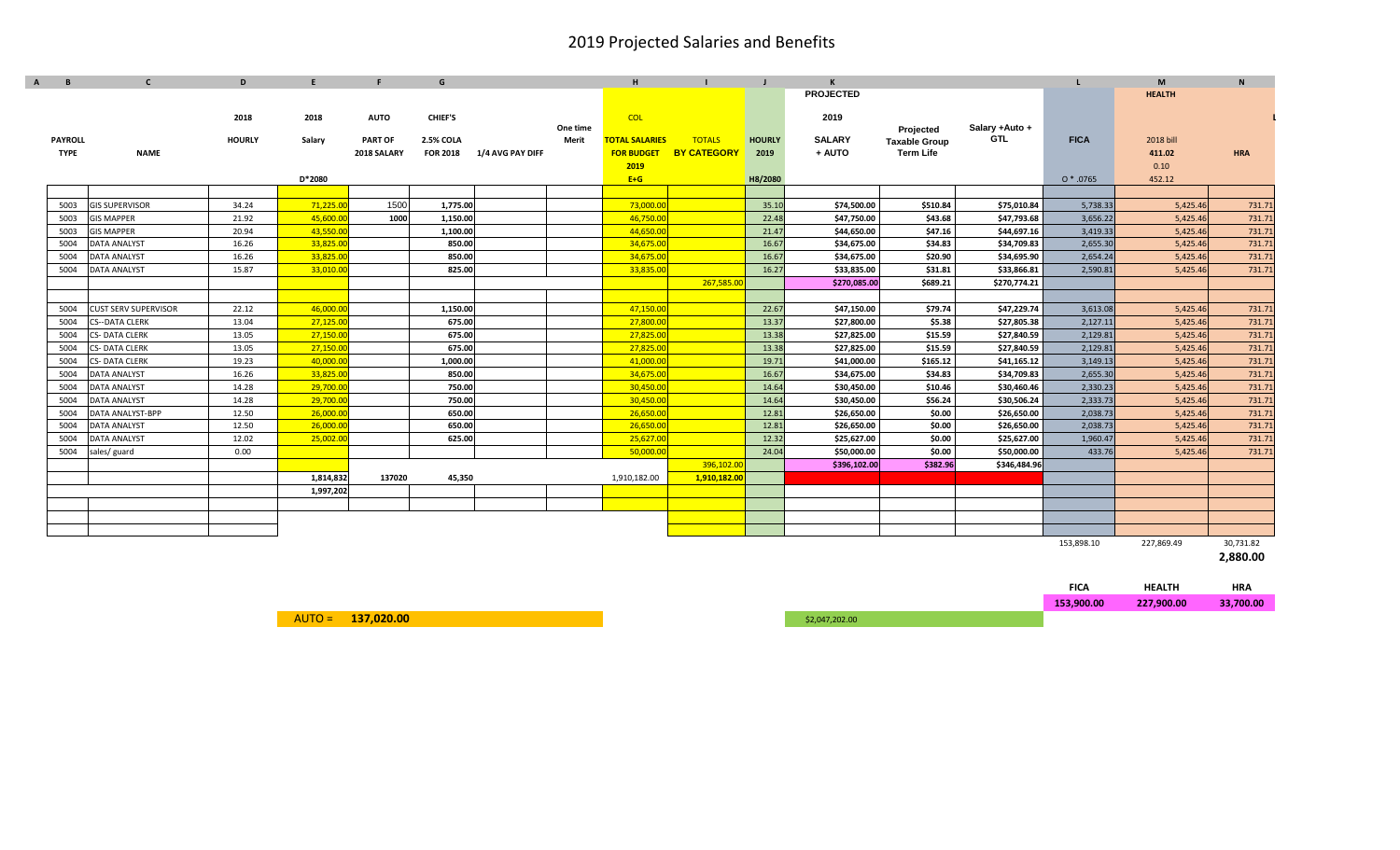| B              | $\mathbf{C}$                     | $\mathbf{o}$        | P                | $\Omega$       | $\mathbf R$   | S.                  |                  | $\mathbf{U}$      | $\mathbf{V}$        | W                   | $\mathbf{x}$          | $\mathbf{v}$ | z                    | AA           |
|----------------|----------------------------------|---------------------|------------------|----------------|---------------|---------------------|------------------|-------------------|---------------------|---------------------|-----------------------|--------------|----------------------|--------------|
|                |                                  |                     |                  |                |               |                     | <b>WORKERS</b>   |                   |                     |                     |                       |              |                      |              |
|                |                                  |                     |                  |                |               |                     |                  |                   |                     |                     |                       |              |                      |              |
|                |                                  | Life & AD&D Total   |                  | <b>PENSION</b> | <b>UAAL</b>   | <b>UNEMPLOYMENT</b> | <b>COMP</b>      | <b>DISABILITY</b> | <b>TOTAL ANNUAL</b> |                     |                       |              |                      |              |
| <b>PAYROLL</b> |                                  | <b>Projected 2%</b> |                  | 13.00%         |               | <b>COMPENSATION</b> | <b>WORKSHEET</b> |                   | <b>SALARY &amp;</b> | <b>BY CATEGORY</b>  | <b>TOTAL BENEFITS</b> |              |                      |              |
| <b>TYPE</b>    | <b>NAME</b>                      | Increase            | <b>LONGEVITY</b> |                | \$30,000 / 41 | .019 X 1ST \$9000   |                  |                   | <b>BENEFITS</b>     | <b>SALARIES AND</b> | 2019                  |              | <b>SALARIES ONLY</b> |              |
|                |                                  | 5115                | 5120             | 5125           | 5126          | 5130                | 5135             | 5113              | 2019                | <b>BENEFITS</b>     |                       |              |                      |              |
|                |                                  |                     |                  | $(K+P)^*0.13$  | 714.29        |                     |                  |                   |                     |                     |                       |              |                      |              |
| 5001           | <b>CHIEF APPR</b>                | 578.04              | 528.00           | 17,710.29      | 714.29        | 216.67              | 1,384.19         | 458.68            | \$175,721.48        |                     | \$46,496.48           |              | 129.230.00           |              |
| 5001           | <b>ASST CHIEF APPR</b>           | 407.98              | 336.00           | 12,495.08      | 714.29        | 216.67              | 976.96           | 270.36            | \$124,846.26        |                     | \$35,546.26           |              | 89.300.00            |              |
| 5001           | <b>ADMIN ASST</b>                | 161.86              | 0.00             | 4,940.00       | 714.29        | 216.67              | 171.00           | 114.96            | \$53,433.34         |                     | \$15,433.34           |              | 38,000.00            |              |
| 5001           | <b>ADMIN ASST</b>                | 157.39              | 0.00             | 4.803.50       | 714.29        | 216.67              | 166.28           | 104.76            | \$52,167.74         |                     | \$15,217.74           |              | 36.950.00            |              |
|                |                                  |                     |                  |                |               |                     |                  |                   |                     | \$406,168.82        |                       | \$112,693.82 |                      | 293,480.00   |
|                |                                  |                     |                  |                |               |                     | $\sim$           |                   |                     |                     |                       |              |                      |              |
| 5002           | <b>COMMERCIAL--SENIOR APPRAI</b> | 403.50              | 816.00           | 12,420.98      | 714.29        | 216.67              | 966.25           | 277.20            | \$126,236.87        |                     | \$29,381.50           |              | 88,250.00            |              |
| 5002           | COMMERCIAL--STAFF APPRAISE       | 289.35              | 1,200.00         | 8,986.90       | 714.29        | 216.67              | 692.89           | 192.60            | \$92,308.55         |                     | \$23,698.54           |              | 61,450.00            |              |
| 5002           | COMMERCIAL--STAFF APPRAISE       | 216.40              | 288.00           | 6,642.09       | 714.29        | 216.67              | 518.21           | 128.40            | \$69,639.49         |                     | \$18,772.56           |              | 44,330.00            |              |
| 5002           | COMMERCIAL--STAFF APPRAIS        | 280.40              | 672.00           | 8,645.26       | 714.29        | 216.67              | 671.47           | 184.20            | \$89,103.68         |                     | \$22,626.94           |              | 59,350.00            |              |
| 5002           | <b>COMMERCIAL--STAFF APPRAIS</b> | 175.30              | 0.00             | 5.350.15       | 714.29        | 216.67              | 419.78           | 219.72            | \$57,589.83         |                     | \$16,403.82           |              | 34,680.00            |              |
|                |                                  |                     |                  |                |               |                     |                  |                   |                     | \$434,878.43        |                       | \$110,883.35 |                      | \$288,060.00 |
|                |                                  |                     |                  |                |               |                     |                  |                   |                     |                     |                       |              |                      |              |
| 5002           | <b>RES--SUPERVISOR</b>           | 286.79              | 720.00           | 8,846.50       | 714.29        | 216.67              | 686.77           | 168.96            | \$90,387.26         |                     | \$22,955.67           |              | 60,850.00            |              |
| 5002           | <b>RES--STAFF APPRAISER</b>      | 264.75              | 768.00           | 8,179.99       | 714.29        | 216.67              | 633.98           | 175.80            | \$84,654.07         |                     | \$21,910.54           |              | 55,680.00            |              |
| 5002           | <b>RES--JR APPRAISER</b>         | 172.85              | 0.00             | 5,275.40       | 714.29        | 216.67              | 413.92           | 174.00            | \$56,844.90         |                     | \$16,231.25           |              | 34,100.00            |              |
| 5002           | RES--STAFF APPRAISER             | 215.55              | 480.00           | 6,641.05       | 714.29        | 216.67              | 516.17           | 138.60            | \$69,840.25         |                     | \$18,971.01           |              | 44,130.00            |              |
| 5002           | RES--STAFF APPRAISER             | 210.97              | 576.00           | 6,513.78       | 714.29        | 216.67              | 505.21           | 131.88            | \$68,408.39         |                     | \$18,819.52           |              | 43,050.00            |              |
| 5002           | <b>RES--STAFF APPRAISER</b>      | 202.67              | 384.00           | 6,235.32       | 714.29        | 216.67              | 485.32           | 121.68            | \$65,824.49         |                     | \$18,163.21           |              | 41,100.00            |              |
| 5002           | <b>RES--STAFF APPRAISER</b>      | 202.67              | 528.00           | 6,254.04       | 714.29        | 216.67              | 485.32           | 121.68            | \$65,952.21         |                     | \$18,323.44           |              | 41,100.00            |              |
| 5002           | <b>RES--JR APPRAISER</b>         | 188.57              | 0.00             | 5,755.10       | 714.29        | 216.67              | 451.55           | 108.12            | \$61,322.81         |                     | \$16,983.44           |              | 37,790.00            |              |
| 5002           | <b>RES-- JR APPRAISER</b>        | 189.31              | 336.00           | 5,821.53       | 714.29        | 216.67              | 453.34           | 108.12            | \$61,886.69         |                     | \$17,399.69           |              | 37,970.00            |              |
| 5002           | <b>RES--JR APPRAISER</b>         | 188.57              | 240.00           | 5,786.30       | 714.29        | 216.67              | 451.55           | 108.12            | \$61,559.16         |                     | \$17,252.16           |              | 37,790.00            |              |
|                |                                  |                     |                  |                |               |                     |                  |                   |                     | \$686,680.25        |                       | \$187,009.92 |                      | \$433,560.00 |
|                |                                  |                     |                  |                |               |                     |                  |                   |                     |                     |                       |              |                      |              |
| 5002           | <b>BPP--SENIOR APPRAISER</b>     | 303.79              | 720.00           | 9,365.20       | 714.29        | 216.67              | 727.46           | 213.00            | \$95,983.40         |                     | \$23,929.70           |              | 68,800.00            |              |
| 5002           | <b>BPP--APPRAISER</b>            | 190.98              | 0.00             | 5,828.55       | 714.29        | 216.67              | 457.32           | 128.40            | \$61,958.25         |                     | \$17,123.25           |              | 39,380.00            |              |
| 5002           | <b>BPP--APPRAISER</b>            | 204.18              | 432.00           | 6,287.71       | 714.29        | 216.67              | 488.94           | 125.04            | \$66,316.91         |                     | \$18,299.34           |              | 42,480.00            |              |
| 5002           | <b>BPP--STAFF APPRAISER</b>      | 197.47              | 480.00           | 6,089.20       | 714.29        | 216.67              | 472.87           | 118.32            | \$64,396.69         |                     | \$17,995.67           |              | 40,900.00            |              |
| 5002           | <b>BPP--STAFF APPRAISER</b>      | 193.11              | 480.00           | 5,955.95       | 714.29        | 216.67              | 462.42           | 116.64            | \$63,151.91         |                     | \$17,768.11           |              | 39,880.00            |              |
|                |                                  |                     |                  |                |               |                     |                  |                   |                     | \$351.807.17        |                       | \$95.116.08  |                      | \$231,440.00 |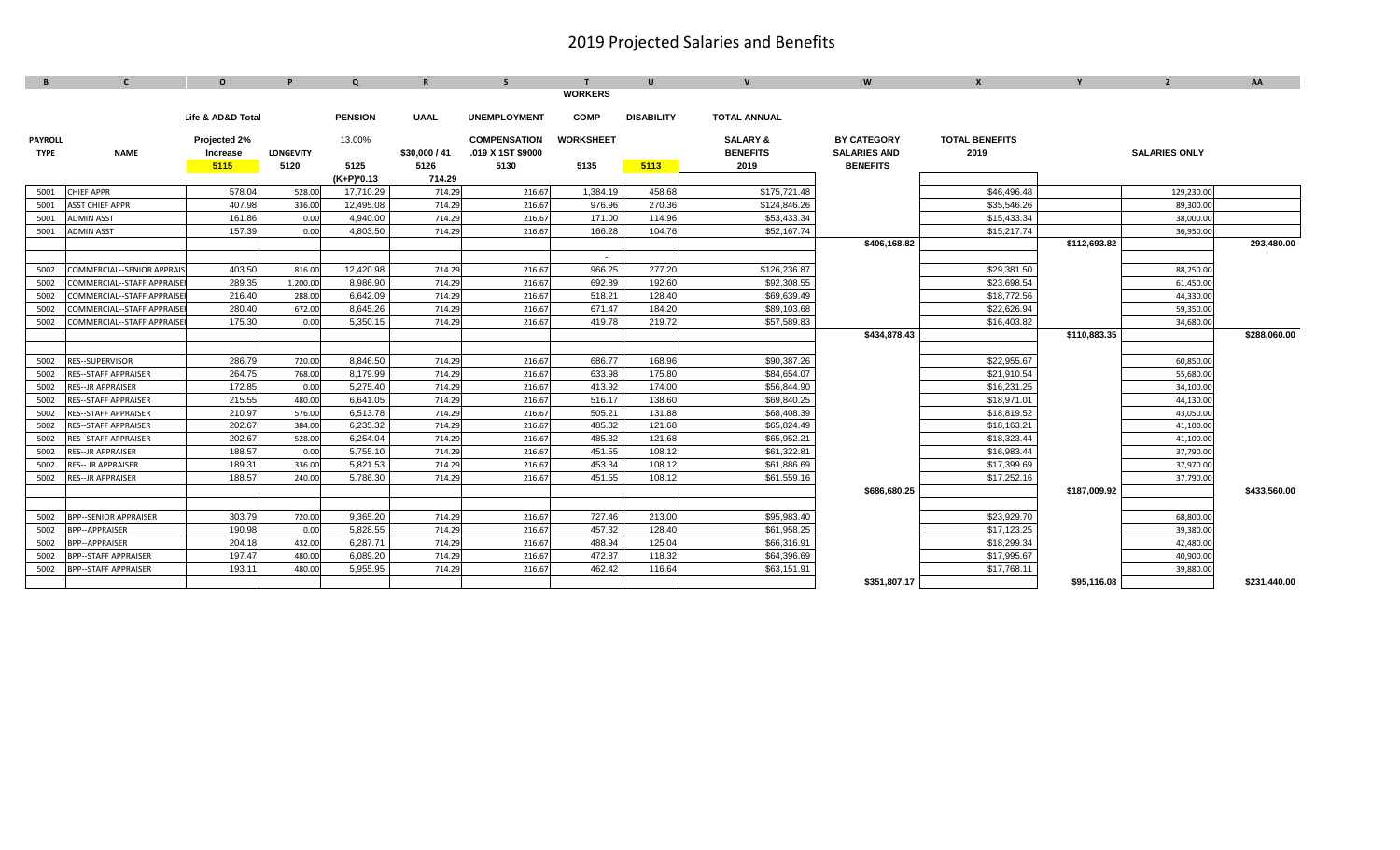| B              | C                           | $\Omega$          | P                | $\mathbf{Q}$   | $\mathbf R$   | S.                  |                  | $\mathbf{u}$      | $\mathbf{v}$        | W                   | $\mathbf{x}$          |              | z                    | AA           |
|----------------|-----------------------------|-------------------|------------------|----------------|---------------|---------------------|------------------|-------------------|---------------------|---------------------|-----------------------|--------------|----------------------|--------------|
|                |                             |                   |                  |                |               |                     | <b>WORKERS</b>   |                   |                     |                     |                       |              |                      |              |
|                |                             | Life & AD&D Total |                  | <b>PENSION</b> |               | <b>UNEMPLOYMENT</b> | <b>COMP</b>      | <b>DISABILITY</b> | <b>TOTAL ANNUAL</b> |                     |                       |              |                      |              |
|                |                             |                   |                  |                | <b>UAAL</b>   |                     |                  |                   |                     |                     |                       |              |                      |              |
| <b>PAYROLL</b> |                             | Projected 2%      |                  | 13.00%         |               | <b>COMPENSATION</b> | <b>WORKSHEET</b> |                   | <b>SALARY &amp;</b> | <b>BY CATEGORY</b>  | <b>TOTAL BENEFITS</b> |              |                      |              |
| <b>TYPE</b>    | <b>NAME</b>                 | Increase          | <b>LONGEVITY</b> |                | \$30,000 / 41 | .019 X 1ST \$9000   |                  |                   | <b>BENEFITS</b>     | <b>SALARIES AND</b> | 2019                  |              | <b>SALARIES ONLY</b> |              |
|                |                             | 5115              | 5120             | 5125           | 5126          | 5130                | 5135             | 5113              | 2019                | <b>BENEFITS</b>     |                       |              |                      |              |
|                |                             |                   |                  | $(K+P)^*0.13$  | 714.29        |                     |                  |                   |                     |                     |                       |              |                      |              |
|                |                             |                   |                  |                |               |                     |                  |                   |                     |                     |                       |              |                      |              |
| 5003           | <b>GIS SUPERVISOR</b>       | 317.33            | 1,200.00         | 9,841.00       | 714.29        | 216.67              | 335.25           | 229.80            | \$99,760.69         |                     | \$24,749.85           |              | 73,000.00            |              |
| 5003           | <b>GIS MAPPER</b>           | 203.39            | 384.00           | 6,257.42       | 714.29        | 216.67              | 214.88           | 147.00            | \$65,744.72         |                     | \$17,951.04           |              | 46,750.00            |              |
| 5003           | <b>GIS MAPPER</b>           | 190.19            | 624.00           | 5,885.62       | 714.29        | 216.67              | 200.93           | 138.60            | \$62,243.96         |                     | \$17,546.80           |              | 44,650.00            |              |
| 5004           | <b>DATA ANALYST</b>         | 147.70            | 0.00             | 4,507.75       | 714.29        | 216.67              | 156.04           | 89.52             | \$49,354.27         |                     | \$14,644.44           |              | 34,680.00            |              |
| 5004           | <b>DATA ANALYST</b>         | 147.70            | 0.00             | 4,507.75       | 714.29        | 216.67              | 156.04           | 89.52             | \$49,339.27         |                     | \$14,643.38           |              | 34,680.00            |              |
| 5004           | <b>DATA ANALYST</b>         | 144.12            | 0.00             | 4,398.55       | 714.29        | 216.67              | 152.26           | 118.32            | \$48,359.00         |                     | \$14,492.19           |              | 33,840.00            |              |
|                |                             |                   |                  |                |               |                     |                  |                   |                     | \$374,801.91        |                       | \$104,027.70 |                      | \$267,600.00 |
|                |                             |                   |                  | $\sim$         |               |                     |                  |                   |                     |                     |                       |              |                      |              |
| 5004           | <b>CUST SERV SUPERVISOR</b> | 200.84            | 720.00           | 6,223.10       | 714.29        | 216.67              | 212.18           | 135.24            | \$65,422.30         |                     | \$18,192.56           |              | 47,150.00            |              |
| 5004           | CS--DATA CLERK              | 118.41            | 0.00             | 3,614.00       | 714.29        | 216.67              | 125.10           | 92.88             | \$40,971.02         |                     | \$13,165.64           |              | 27,800.00            |              |
| 5004           | CS-DATA CLERK               | 118.52            | 0.00             | 3,617.25       | 714.29        | 216.67              | 125.21           | 117.32            | \$41,036.84         |                     | \$13,196.24           |              | 27,830.00            |              |
| 5004           | CS-DATA CLERK               | 118.52            | 0.00             | 3,617.25       | 714.29        | 216.67              | 125.21           | 84.48             | \$41,004.00         |                     | \$13,163.40           |              | 27,830.00            |              |
| 5004           | CS-DATA CLERK               | 174.64            | 528.00           | 5,398.64       | 714.29        | 216.67              | 184.50           | 100.80            | \$57,788.97         |                     | \$16,623.85           |              | 41,000.00            |              |
| 5004           | <b>DATA ANALYST</b>         | 147.70            | 0.00             | 4,507.75       | 714.29        | 216.67              | 156.04           | 101.40            | \$49,366.15         |                     | \$14,656.32           |              | 34,680.00            |              |
| 5004           | DATA ANALYST                | 129.70            | 0.00             | 3,958.50       | 714.29        | 216.67              | 137.03           | 103.08            | \$44,207.13         |                     | \$13,746.67           |              | 30,450.00            |              |
| 5004           | DATA ANALYST                | 129.70            | 0.00             | 3,958.50       | 714.29        | 216.67              | 137.03           | 89.52             | \$44,242.85         |                     | \$13,736.61           |              | 30,450.00            |              |
| 5004           | DATA ANALYST-BPP            | 113.52            | 0.00             | 3,464.50       | 714.29        | 216.67              | 119.93           | 87.84             | \$39,562.64         |                     | \$12,912.64           |              | 26,650.00            |              |
| 5004           | DATA ANALYST                | 113.52            | 0.00             | 3,464.50       | 714.29        | 216.67              | 119.93           | 87.84             | \$39,562.64         |                     | \$12,912.64           |              | 26,650.00            |              |
| 5004           | DATA ANALYST                | 109.16            | 0.00             | 3,331.51       | 714.29        | 216.67              | 115.32           | 105.48            | \$38,337.07         |                     | \$12,710.07           |              | 25,630.00            |              |
| 5004           | sales/ guard                | 24.15             | 0.00             | 737.10         | 714.29        | 216.67              | 25.52            | 105.48            | \$58,414.14         |                     | \$8,414.14            |              | 50,000.00            |              |
|                |                             |                   |                  |                |               |                     |                  |                   |                     | \$559,915.74        |                       | \$163,430.78 |                      | \$396,120.00 |
|                |                             |                   |                  | $\sim$         |               |                     |                  |                   |                     |                     |                       |              |                      |              |
|                |                             |                   |                  | $\sim$         |               |                     |                  |                   |                     |                     |                       |              |                      |              |
|                |                             |                   |                  | $\sim$         |               |                     |                  |                   |                     |                     |                       |              |                      |              |
|                |                             |                   |                  |                |               |                     |                  |                   |                     |                     |                       |              |                      |              |
|                |                             |                   |                  | $\sim$         |               |                     |                  |                   |                     |                     |                       |              |                      |              |
|                |                             | \$8,531.27        | \$13,440.00      | \$262,120.56   | \$30,000.18   | \$9,100.14          | 16,457.49        | \$6,033.36        | \$2,814,252.31      | 2,814,252.31        | \$773,161.64          |              |                      |              |

\$773,161.64 \$1,910,260.00 \$1,910,260.00

| LIFE     | <b>LONGEVITY</b> | <b>PENSION</b> |           | PENSION UAAL UNEMPLOYMENT WORK COMP DISABILITY |           |          |            |
|----------|------------------|----------------|-----------|------------------------------------------------|-----------|----------|------------|
| 8.600.00 | 13.500.00        | 262.200.00     | 30,100,00 | 9.200.00                                       | 16.500.00 | 6.100.00 | 761.700.00 |